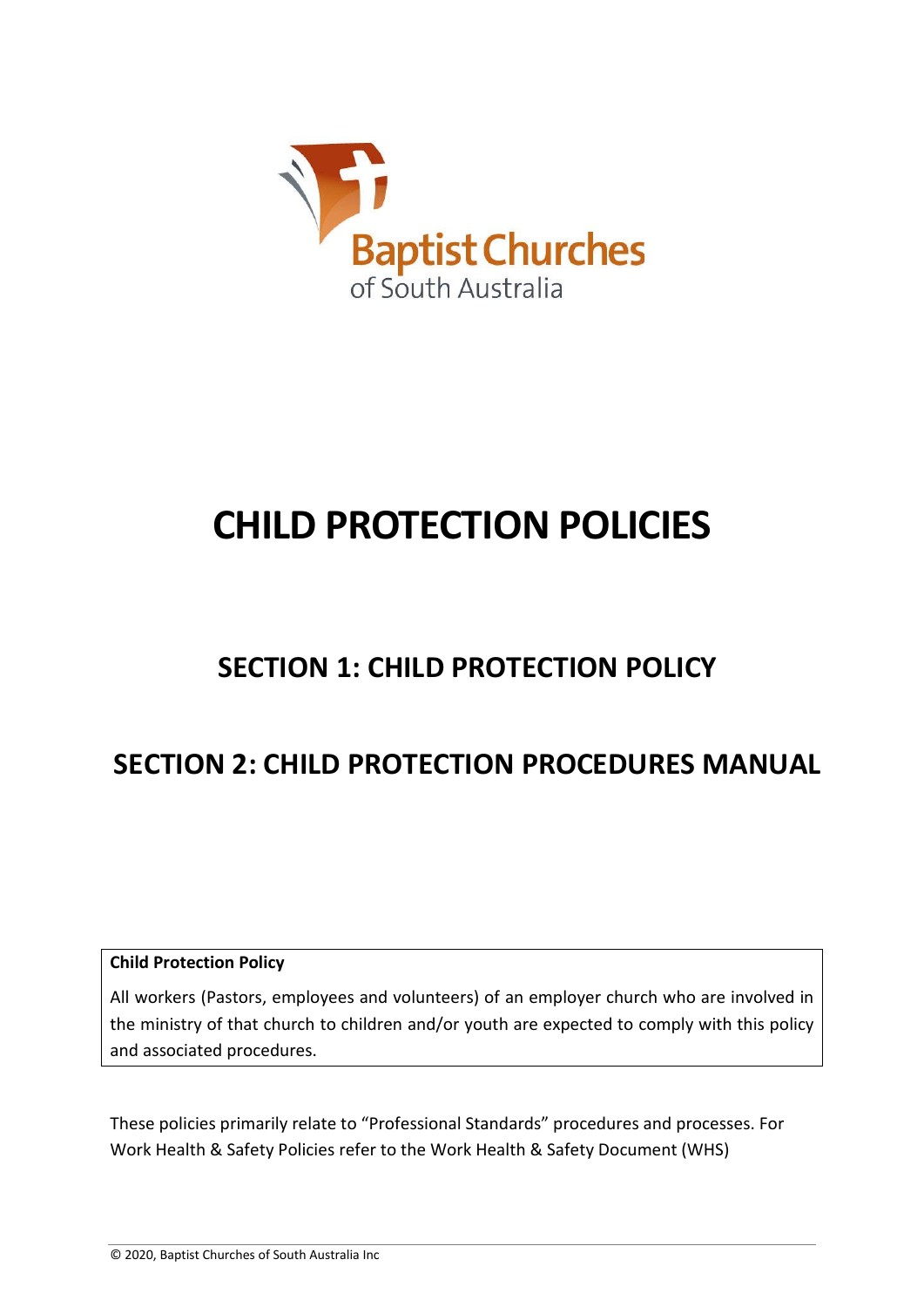

**SECTION 1:** 

# **CHILD PROTECTION POLICY**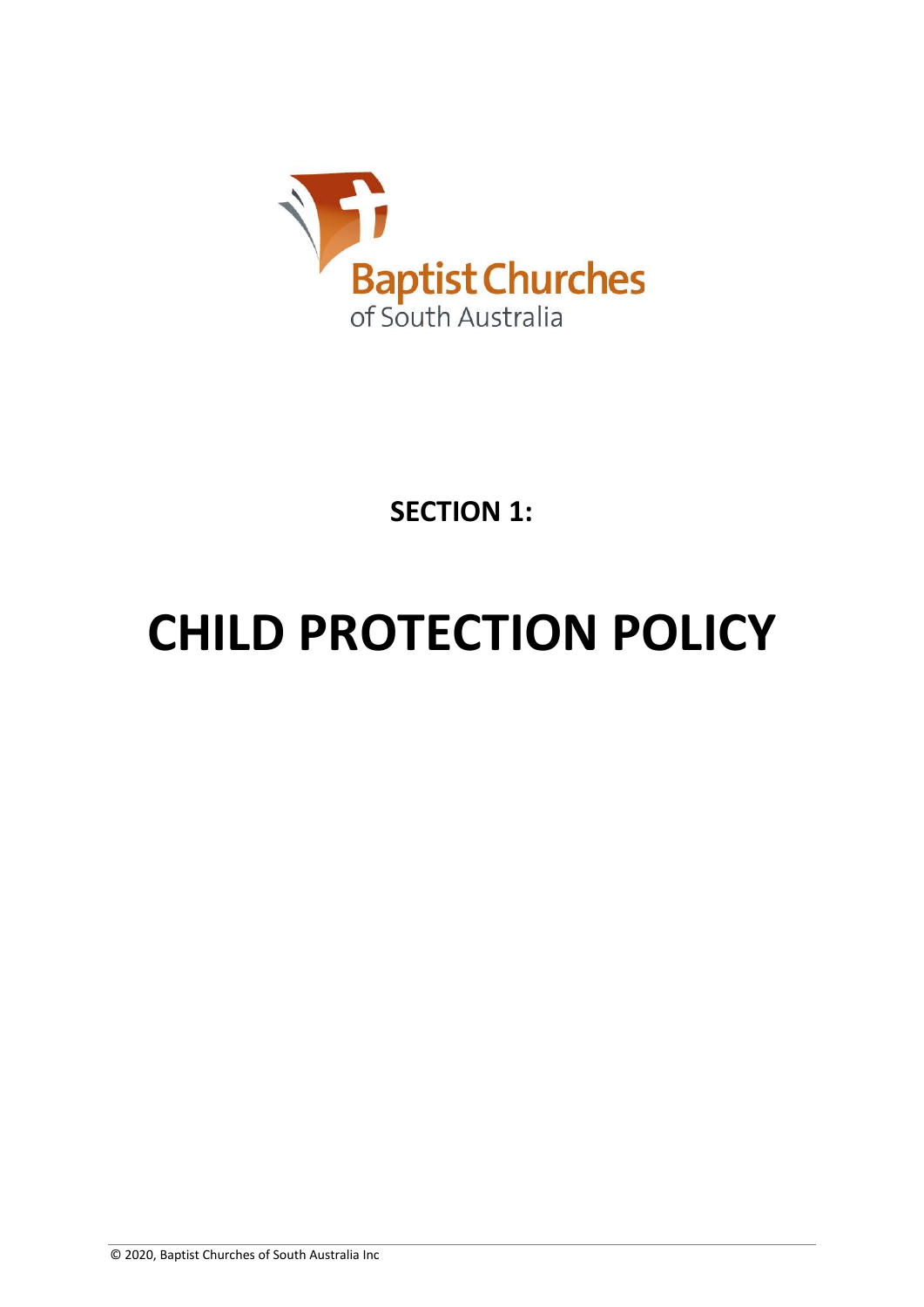## **Contents**

| 2.  |                                                                  |  |
|-----|------------------------------------------------------------------|--|
| 3.  |                                                                  |  |
| 4.  |                                                                  |  |
| 5.  |                                                                  |  |
| 6.  |                                                                  |  |
| 7.  | Interim measures pending determination of allegations of harm. 3 |  |
| 8.  |                                                                  |  |
| 9.  |                                                                  |  |
| 10. |                                                                  |  |
|     |                                                                  |  |
|     |                                                                  |  |
|     |                                                                  |  |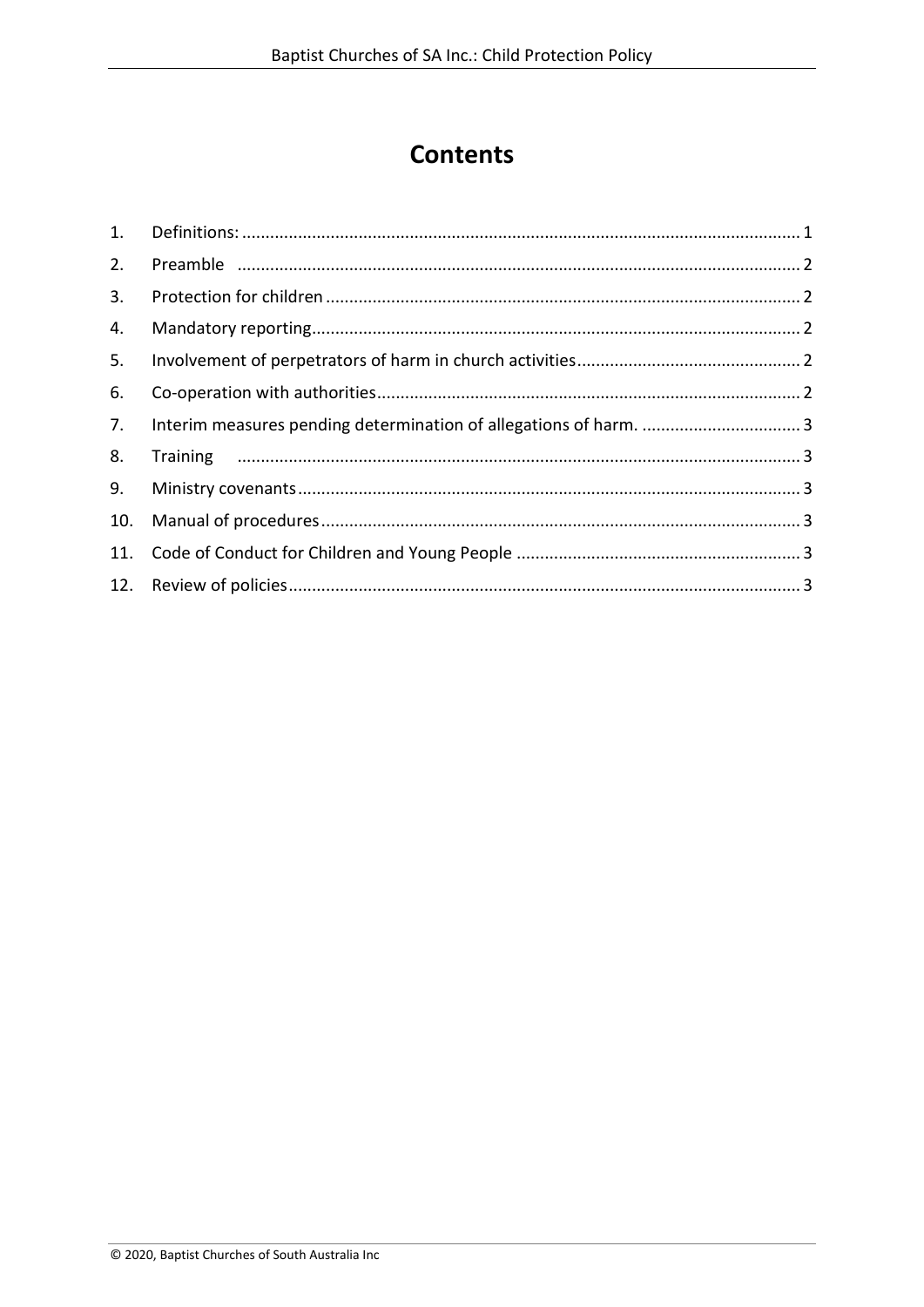#### <span id="page-3-0"></span>**1. Definitions:**

#### **At Risk**

is defined by the CYPSA: A child or young person will be taken to be at risk if:

- They have suffered harm (of a kind against which they should have ordinarily been protected)
- There is a likelihood they will suffer harm
- There is a likelihood they will be removed from the state for the purpose:
	- <sup>−</sup> Of a medical procedure that would be unlawful in South Australia (including female genital mutilation)
	- Taking part in a marriage that would be void or invalid under the Marriage Act 1972
	- <sup>−</sup> Taking part in an activity that would be illegal in South Australia
- Their parent or guardians are unable or unwilling to care for them, have abandoned them, cannot be found or are dead
- They are of compulsory school age and are persistently absent from school without explanation
- They are homeless or of no fixed address

#### **BCSA**

is Baptist Churches of South Australia Inc.

#### **Child or children**

are persons under the age of 18 years at the time of the alleged abuse.

#### **CYPSA**

is the Children's and Young Persons (Safety) Act 2017

#### **Employer church**

is a member of BCSA which employs or engages the worker and where the context so permits includes BCSA.

#### **Harm**

is defined by the CYPSA as physical or psychological harm (whether caused by an act or omission), including harm caused by sexual, physical, mental or emotional abuse or neglect

#### **Mandatory reporting**

is reporting as required by s30 & 31 CYPSA.

#### **Member Church**

is a church which is a member of BCSA.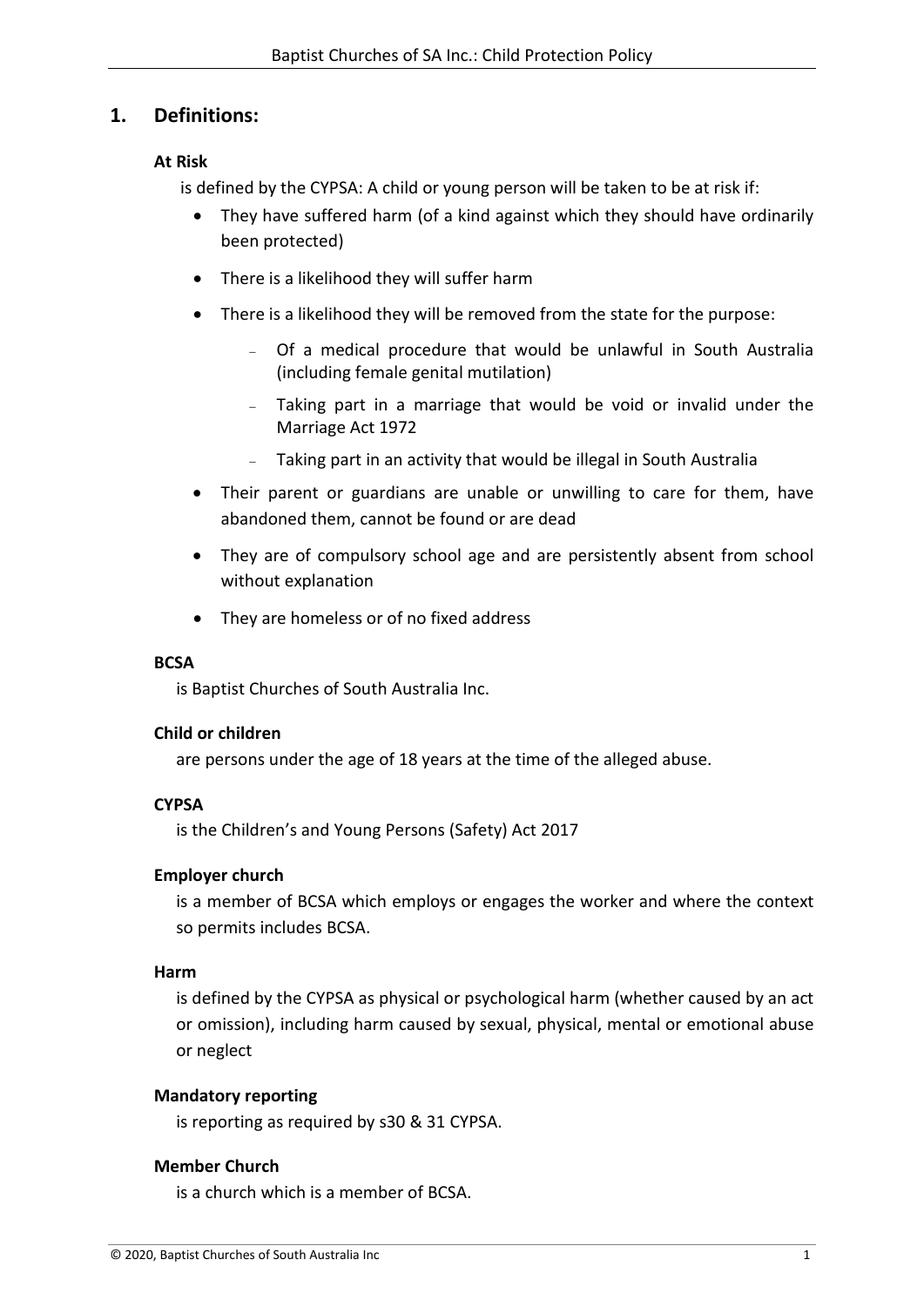#### **Victim**

is a child who is reasonably suspected of being subject to harm.

#### **Worker**

is a pastor, employee of or volunteer of an employer church who is involved in the ministry of that church to children.

#### <span id="page-4-0"></span>**2. Preamble**

The objects of this policy are to protect as far as possible children from being at risk of harm and to ensure their safety and wellbeing.

#### <span id="page-4-1"></span>**3. Protection for children**

- 3.1 The safety and wellbeing of children is to be the paramount consideration insofar as it is within the power of BCSA and its member churches to promote it.
- 3.2 Children are to be protected from any form of harm.
- 3.3 In dealing with harm to children BCSA and its member churches are to put the interests of victims and children generally above those of the church.

#### <span id="page-4-2"></span>**4. Mandatory reporting**

Workers are to comply fully with their obligations of mandatory reporting under the CYPSA.

## <span id="page-4-3"></span>**5. Involvement of perpetrators of harm in church activities**

Where BCSA or any member church knows, believes or reasonably suspects that any person associated with BCSA or such member church is or has been a perpetrator of harm towards children it will act to reasonably protect children from any risk that person might pose.

## <span id="page-4-4"></span>**6. Co-operation with authorities**

BCSA and all member churches and workers will responsibly and reasonably co-operate with government law enforcement and child protection agencies.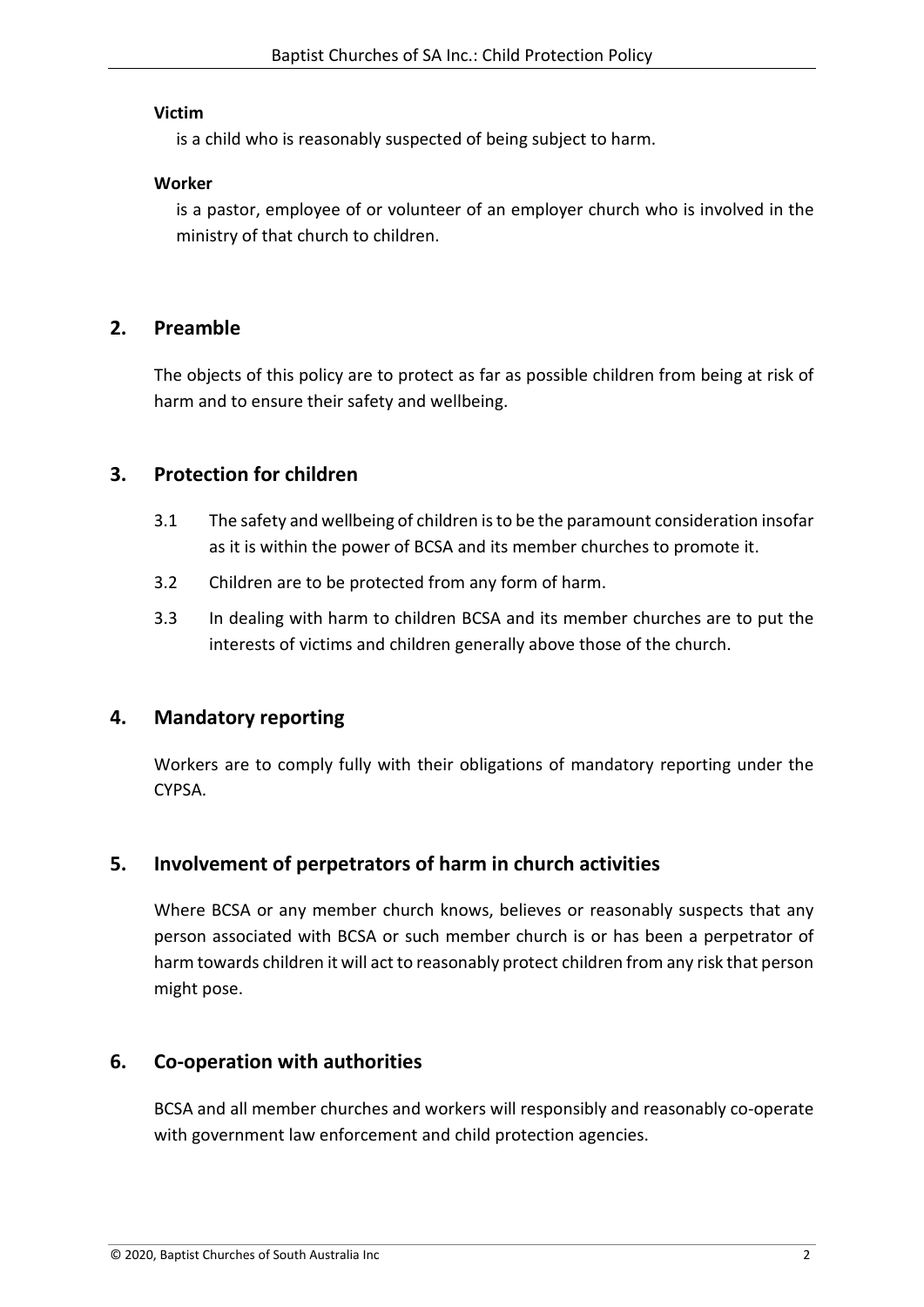#### <span id="page-5-0"></span>**7. Interim measures pending determination of allegations of harm.**

Where a worker is reasonably suspected of perpetrating harm against a child his or her continued role with BCSA or the employer church during the period taken to make a final determination of whether that worker is guilty of any offence is to be determined by an independent committee.

#### <span id="page-5-1"></span>**8. Training**

BCSA will provide specialised training for workers in child protection issues.

#### <span id="page-5-2"></span>**9. Ministry covenants**

All workers who do not have a current written employment contract are to enter into a ministry covenant dealing with their suitability to be workers and agreeing to these policies and child protection procedures.

#### <span id="page-5-3"></span>**10. Manual of procedures**

BCSA will publish a manual containing recommended procedures for implementing these child protection policies.

## <span id="page-5-4"></span>**11. Code of Conduct for Children and Young People**

A Code of Conduct for Children and Young People who are participants in a children or youth ministry shall be adopted by Member Churches and BCSA shall provide a sample template.

## <span id="page-5-5"></span>**12. Review of policies**

These policies will be subject to ongoing review no less than every five years.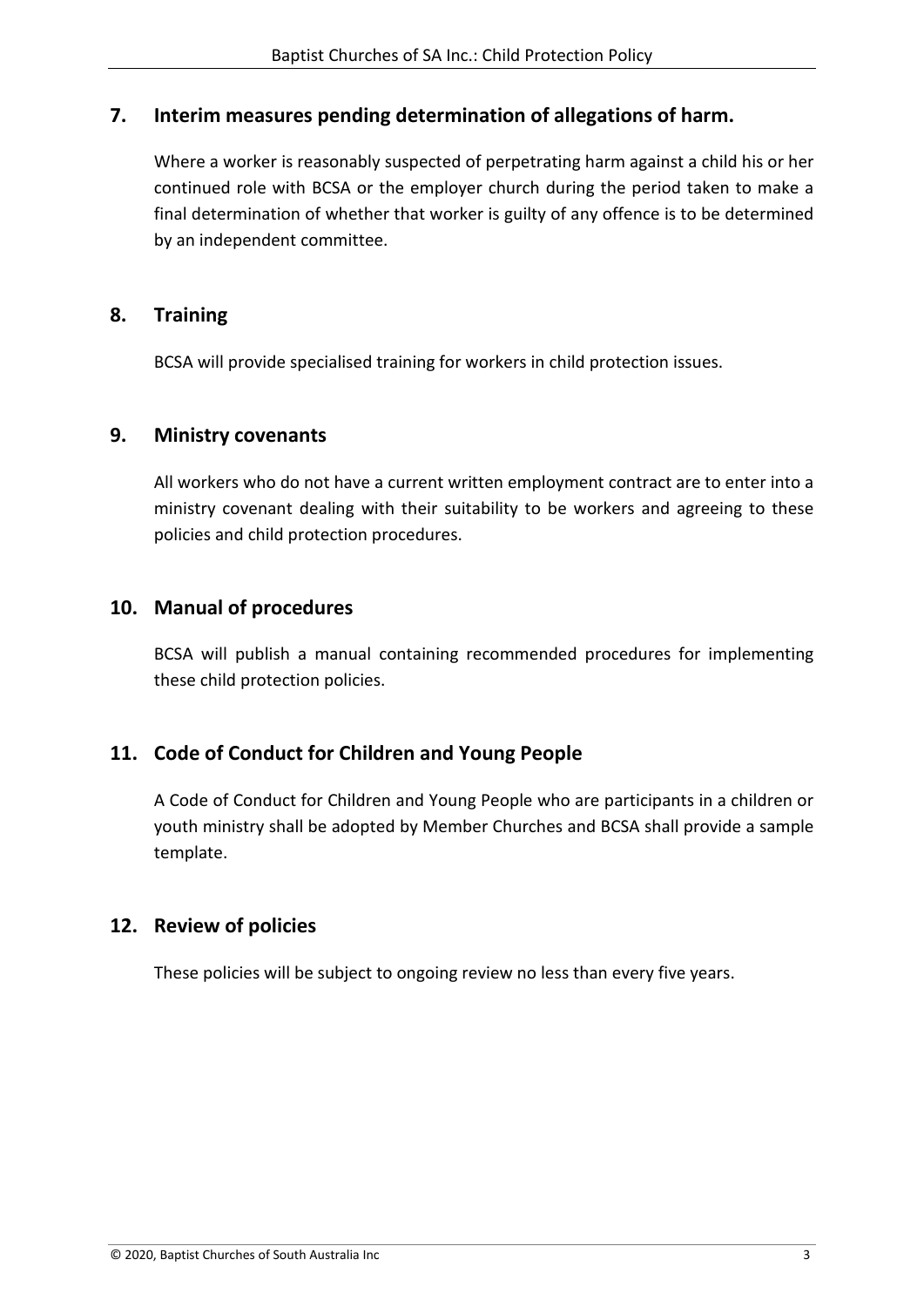

**SECTION 2:** 

# **CHILD PROTECTION PROCEDURES MANUAL**

- **Part A Further definition of "harm"**
- **Part B Child safety responsibilities**
- **Part C Miscellaneous**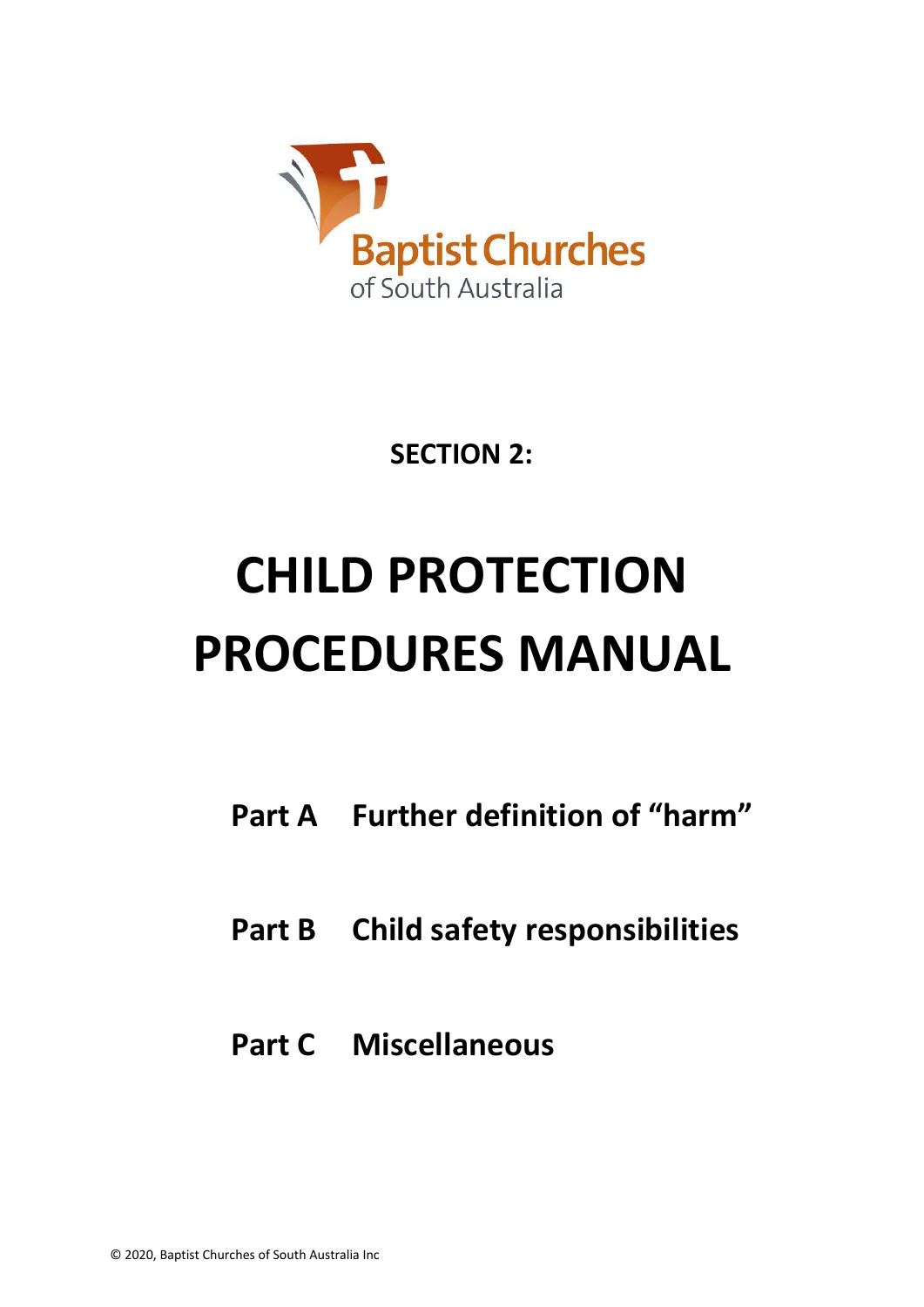## **Contents**

| Reporting a suspicion that a child or young person may be at risk 4 |
|---------------------------------------------------------------------|
|                                                                     |
|                                                                     |
|                                                                     |

| <b>PART B:</b> |                                                              |
|----------------|--------------------------------------------------------------|
| 7.             |                                                              |
| 8.             |                                                              |
| 9.             |                                                              |
| 10.            |                                                              |
| 11.            |                                                              |
| 12.            |                                                              |
| 13.            |                                                              |
| 14.            |                                                              |
| 15.            |                                                              |
| 16.            |                                                              |
| 17.            |                                                              |
| 18.            |                                                              |
| 19.            |                                                              |
| 20.            |                                                              |
| 21.            |                                                              |
| 22.            | Crèche and Junior Church/programs check in/out procedures 15 |
| 23.            |                                                              |
| 24.            |                                                              |
| 25.            |                                                              |
| 26.            |                                                              |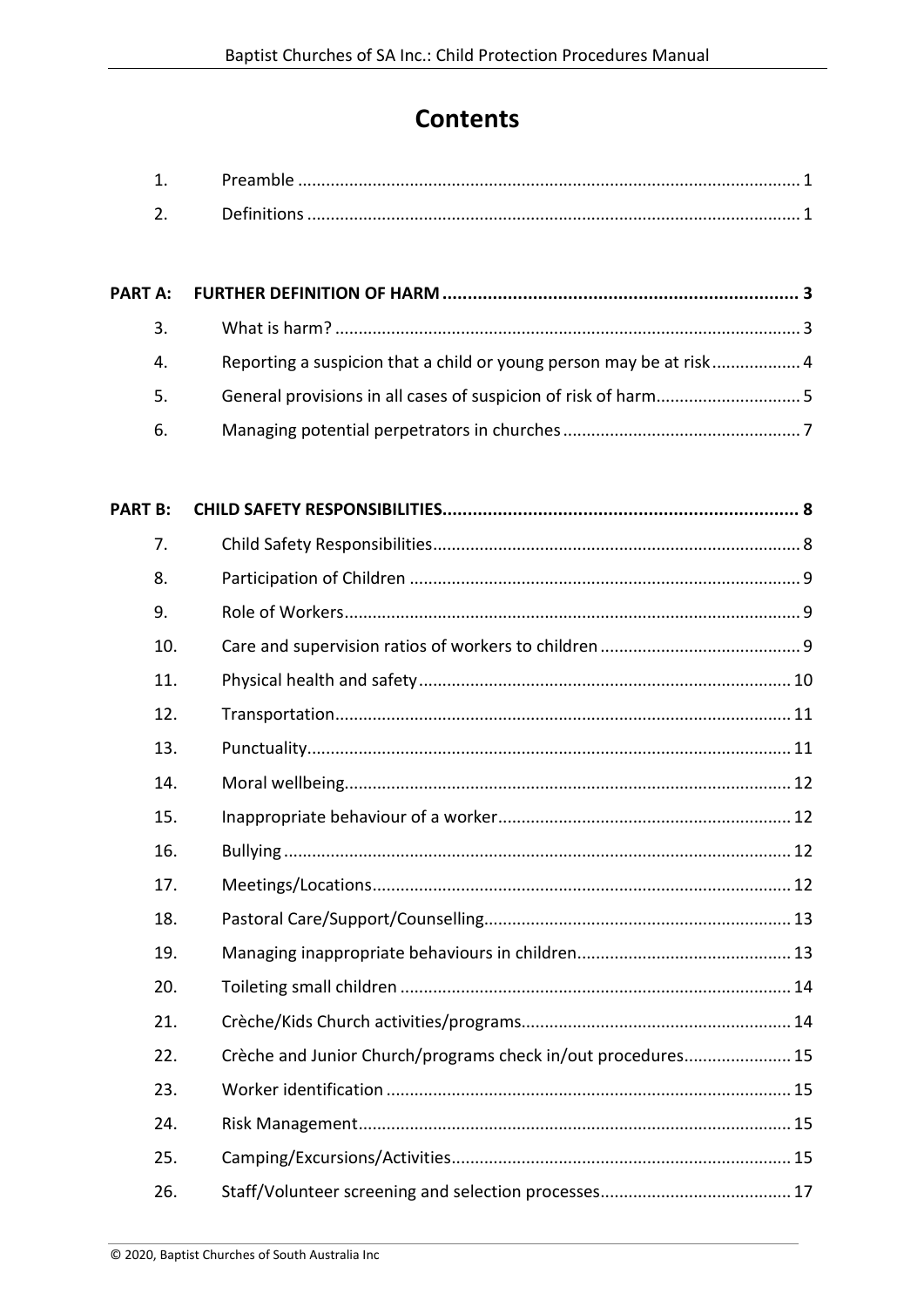| 27. |                                                                       |  |
|-----|-----------------------------------------------------------------------|--|
| 28. | Screening processes / Working With Children Checks - Tradespeople  19 |  |
| 29. |                                                                       |  |
| 30. |                                                                       |  |
| 31. |                                                                       |  |
| 32. |                                                                       |  |

| <b>APPENDIX A</b> |  |
|-------------------|--|
| <b>APPENDIX B</b> |  |
| <b>APPENDIX C</b> |  |
| <b>APPENDIX D</b> |  |
| <b>APPENDIX E</b> |  |
| <b>APPENDIX F</b> |  |
| <b>APPENDIX G</b> |  |
| <b>APPENDIX H</b> |  |
| <b>APPENDIX I</b> |  |
| <b>APPENDIX J</b> |  |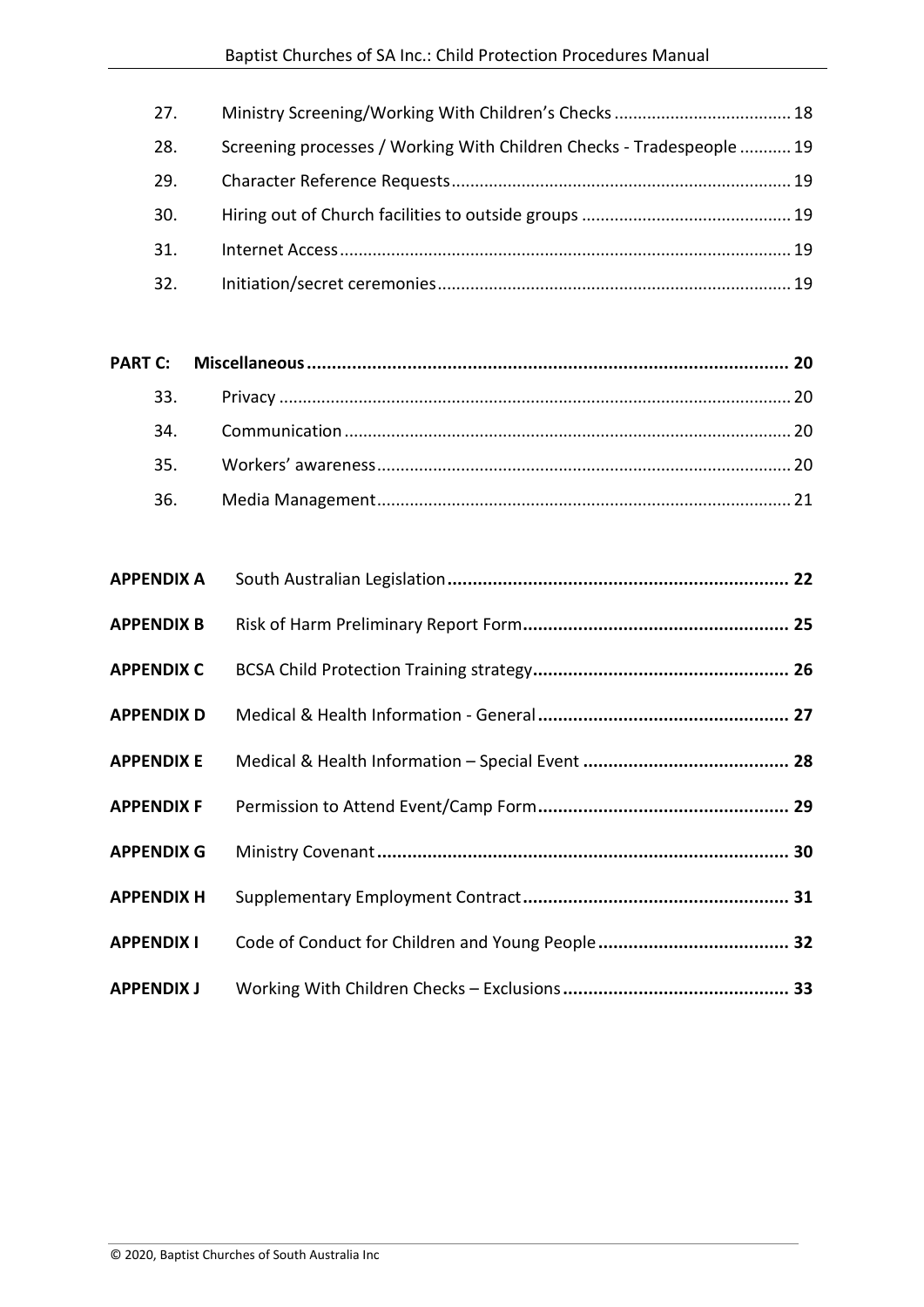#### <span id="page-9-0"></span>**1. Preamble**

This manual sets out recommended procedures to give effect to the Child Protection Policies of the Baptist Churches of South Australia Inc. Individual Baptist Churches may adopt all or some of these procedures, but paragraph 4 on mandatory reporting cannot be modified and applies regardless of its adoption.

## <span id="page-9-1"></span>**2. Definitions**

Unless the context otherwise requires:

#### **At Risk**

is defined by the CYPSA: A child or young person will be taken to be at risk if:

- They have suffered harm (of a kind against which they should have ordinarily been protected)
- There is a likelihood they will suffer harm
- There is a likelihood they will be removed from the state for the purpose:
	- <sup>−</sup> Of a medical procedure that would be unlawful in South Australia (including female genital mutilation)
	- <sup>−</sup> Taking part in a marriage that would be void or invalid under the Marriage Act 1972
	- <sup>−</sup> Taking part in an activity that would be illegal in South Australia
- Their parent or guardians are unable or unwilling to care for them, have abandoned them, cannot be found or are dead
- They are of compulsory school age and are persistently absent from school without explanation
- They are homeless or of no fixed address

#### **BCSA**

is Baptist Churches of South Australia Inc.

#### **C.A.R.L.**

is the Child Abuse Report Line.

#### **Child - Children**

are persons under the age of 18 years

#### **DPS**

is the BCSA Independent Director of Professional Standards or his/her delegate.

#### **DOM**

is the BCSA Director of Ministries.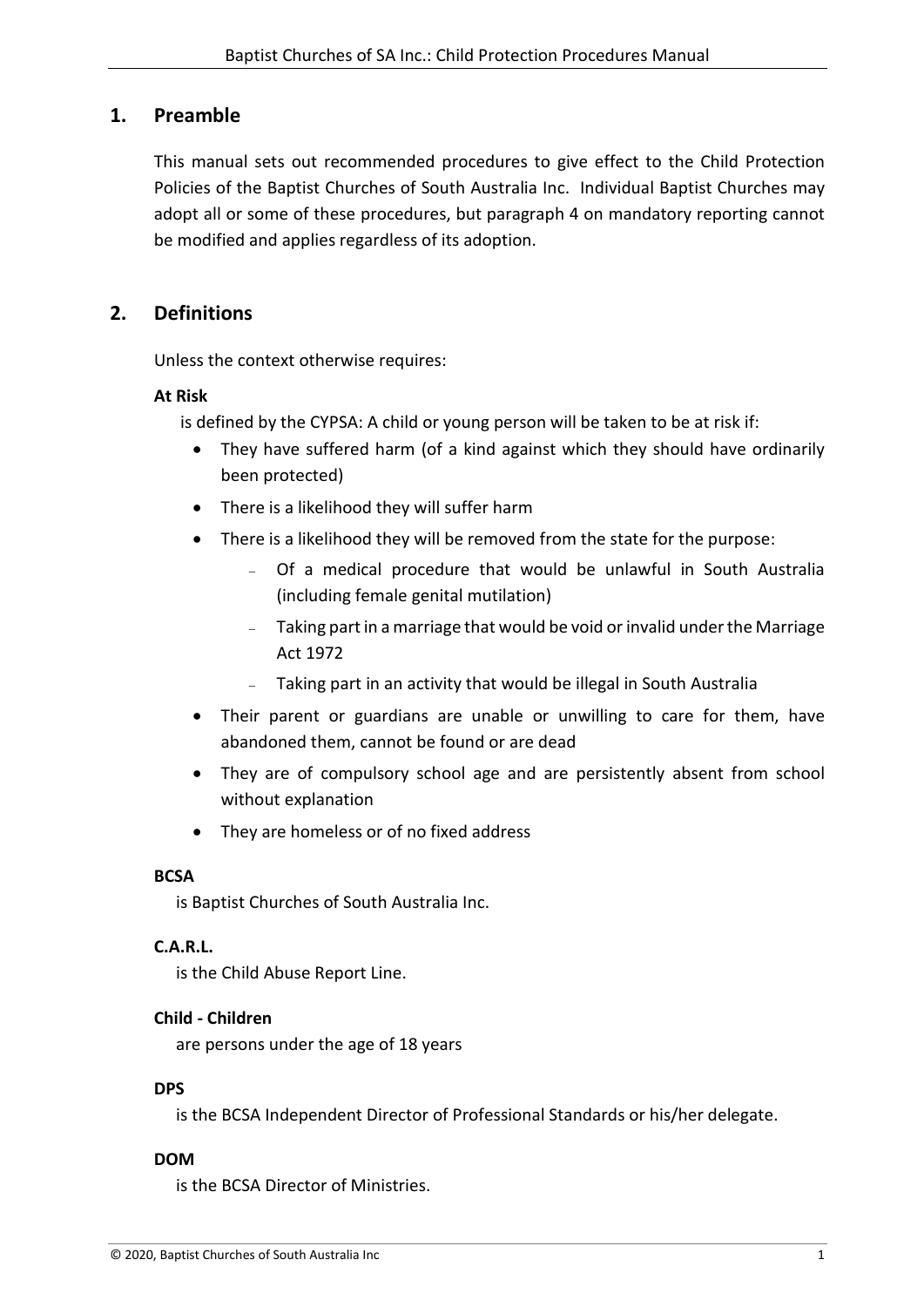#### **Employer Church**

means a member church of BCSA which employs or engages the worker and where the context so permits, it includes BCSA.

#### **Harm**

– see paragraph 3.

#### **IMC**

means the Interim Measures Committee set up under paragraph 5.4.1.

#### **Member Church**

means a church which is a member of BCSA and which has adopted the applicable part of this manual. Where the context so permits, it includes BCSA.

#### **Pastor**

means a person who has been formally appointed or endorsed by a church or denomination to exercise ministry which involves the oversight of the church and appointed ministry team.

#### **POC Policy**

means the 'Person of Concern' Policy. This policy sets out clear guidelines to churches in relation to the assessment and management of known sex offenders within churches. The objective of this policy is to ensure the highest levels of protection and accountability and the minimisation of risk in line with Baptist Insurance Scheme conditions and requirements.

#### **Senior Pastor**

is the senior pastor in a Member Church which has multiple pastors, but where a suspected perpetrator of harm is the senior pastor or someone closely associated with him or her, or where the senior pastor is not readily available, it means the DPS or the DOM. (Where a Member Church has only one pastor, he or she is the Senior Pastor referred to in this definition).

#### **WHS**

is Work Health & Safety.

#### **Worker**

is a pastor, employee or volunteer, whether paid or unpaid, of an Employer Church who is involved in the ministry of that church with children.

#### **WWCC**

is a **current** "Working With Children's Check" that has been undertaken within the previous five (5) years.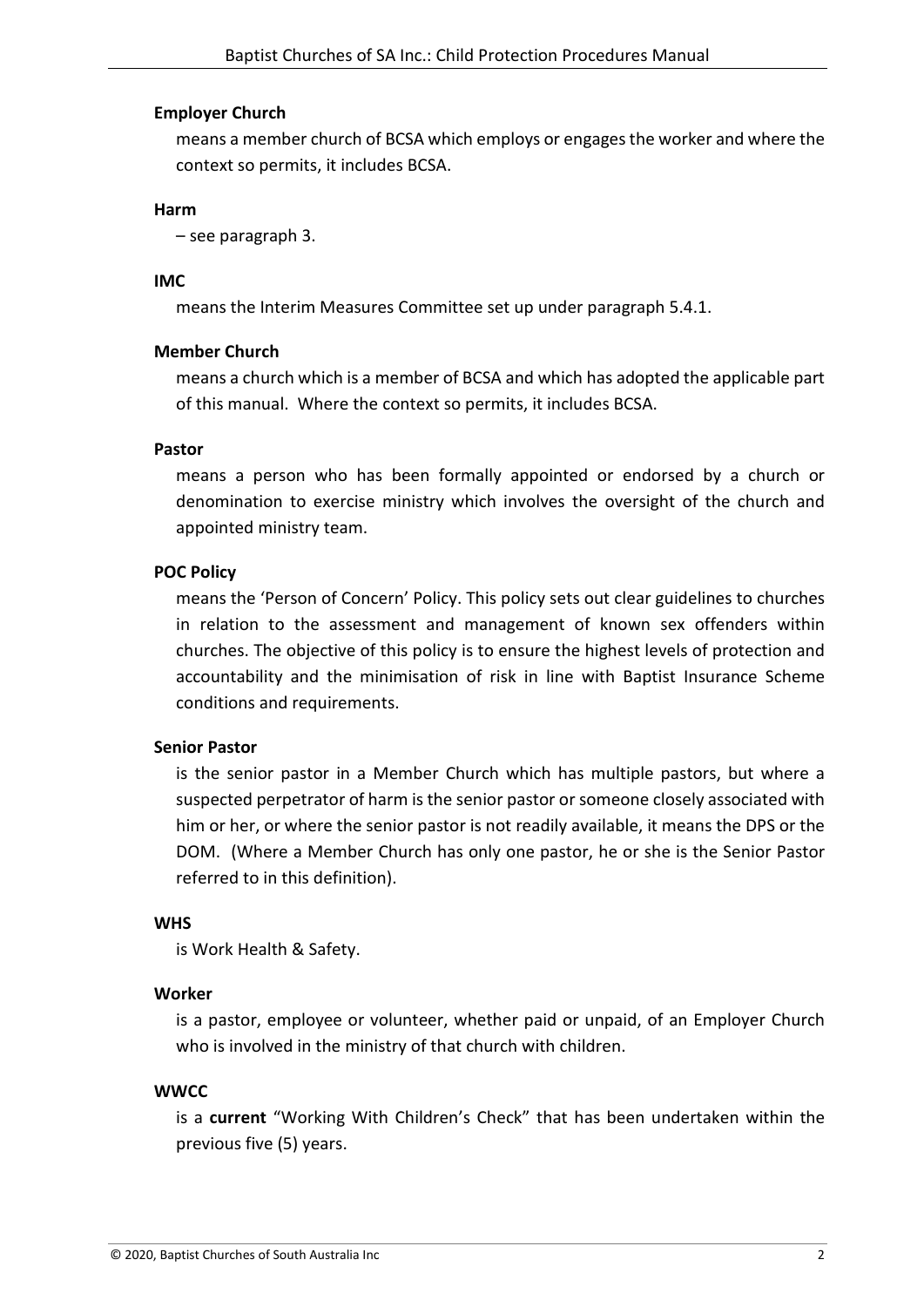## <span id="page-11-0"></span>**PART A: FURTHER DEFINITION OF HARM**

## <span id="page-11-1"></span>**3. What is harm?**

"Harm" is defined by the CYPSA as physical or psychological harm (whether caused by an act or omission), including harm caused by the following:

- 3.1 Emotional abuse, meaning: A chronic attitude or behaviour directed at a child whereby a child's self-esteem and social competence is undermined or eroded over time or the creation of an emotional environment which is detrimental to or impairs the child's psychological and/or physical development. Behaviours may include devaluing, ignoring, rejecting, corrupting, isolating, terrorising or family violence.
- 3.2 Physical abuse, meaning: Any non-accidental act inflicted upon a child which results in physical injury to the child. Physical abuse results from practices such as but not limited to:
	- 3.2.1 Hitting, punching, kicking (indicators: marks from belt buckles, irons, fingers, cigarettes, etc)
	- 3.2.2 Shaking (particularly young babies)
	- 3.2.3 Burning, biting, pulling out hair
	- 3.2.4 Alcohol or other drug administration
- 3.3 Sexual abuse, meaning: any sexual behaviour imposed on a child. The child concerned is considered to be unable to alter and/or understand the perpetrator's behaviour due to his or her early stage of development and/or powerlessness in the situation. Sexual abuse occurs when someone in a position of power to the child uses her/his power to involve the child in sexual activity. Behaviour can include sexual suggestion; exhibitionism, mutual masturbation, oral sex; showing pornographic material e.g. DVDs, internet; using children in the production of pornographic material; penile or other penetration of the genital or anal region and child prostitution.
- 3.4 Grooming, meaning: the deliberate actions of a perpetrator to befriend and influence a child, and possibly also that child's family or community, with the intention of engaging in sexual activity of any kind with that child
- 3.5 Neglect, meaning: the failure of a carer for a child to provide a child with the basic necessities of life, and which can occur by deliberate action or inaction, and can stem from an inability to understand and provide basic necessities such as food, clothing, shelter, hygiene, medical treatment and supervision.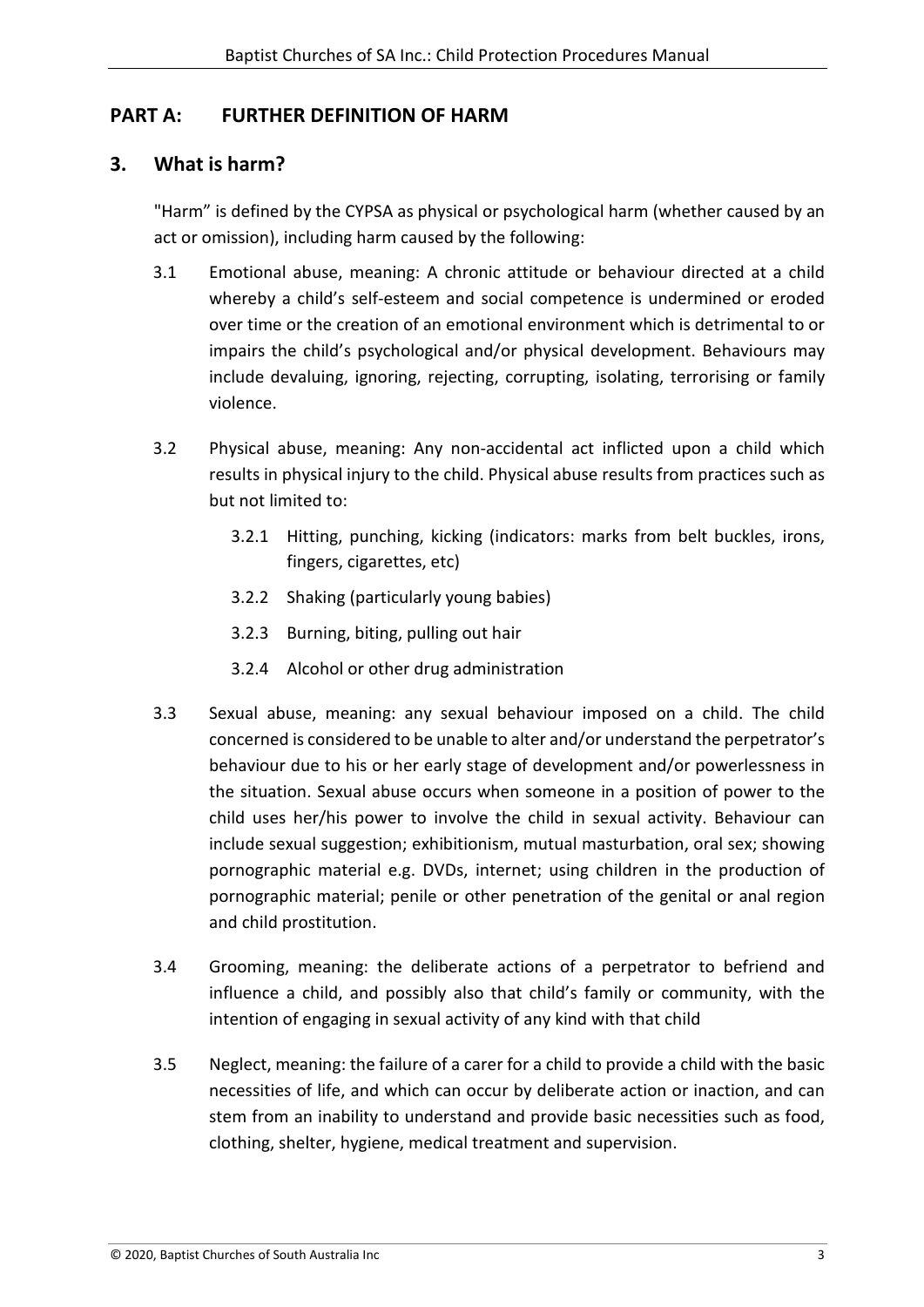#### <span id="page-12-0"></span>**4. Reporting a suspicion that a child or young person may be at risk**

- 4.1 This obligation is placed on all workers by s30 & 31 CYPSA. It is a criminal offence not to comply with this obligation without a lawful excuse. No church can negate or modify this obligation (refer **[Appendix A](#page-30-0)**).
- 4.2 Any worker who suspects, on reasonable grounds, that a child or young person is, or may be at risk, and this suspicion is formed in the course of their work, they must report this suspicion to the C.A.R.L. as soon as practicable.
- 4.3 Reporting is done by telephoning the 24-hour Child Abuse Report Line on 131478.
- 4.4 Reasonable grounds to form a suspicion that a child or young person may be at risk may include but is not limited to:
	- 4.4.1 When a child tells you they are at risk or have been harmed
	- 4.4.2 When your own observations of a particular child's behaviour and/or injuries lead you to suspect they are at risk or harm is occurring
	- 4.4.3 When a child tells you that they know of someone who is at risk or has been harmed (they may possibly be referring to themselves)
	- 4.4.4 When you hear about a child at risk from someone who is in a position to provide reliable information, such as a relative, friend, neighbour or sibling of the child

It does not require proof that any child has or may suffer harm.

- 4.5 Where a report is made to the C.A.R.L., but only if the child and/or the suspected perpetrator of harm is associated with the worker's Employer Church, the worker must immediately inform the Senior Pastor (as defined in paragraph 2) of that church of the incident. A written report in the form of **[Appendix B](#page-33-0)** is also to be given by the worker to the Senior Pastor as soon as practicable.
- 4.6 A worker does not require approval to make a report to C.A.RL. and must adhere to the reasonable instructions of C.A.R.L in order to ensure that all proper processes are followed.
- 4.7 If a worker reasonably suspects that
	- 4.7.1 a child or young person is, or may be at risk, and
	- 4.7.2 either that child or the suspected perpetrator is associated with his/her employer church, and
	- 4.7.3 the circumstances do not satisfy all of 4.2 above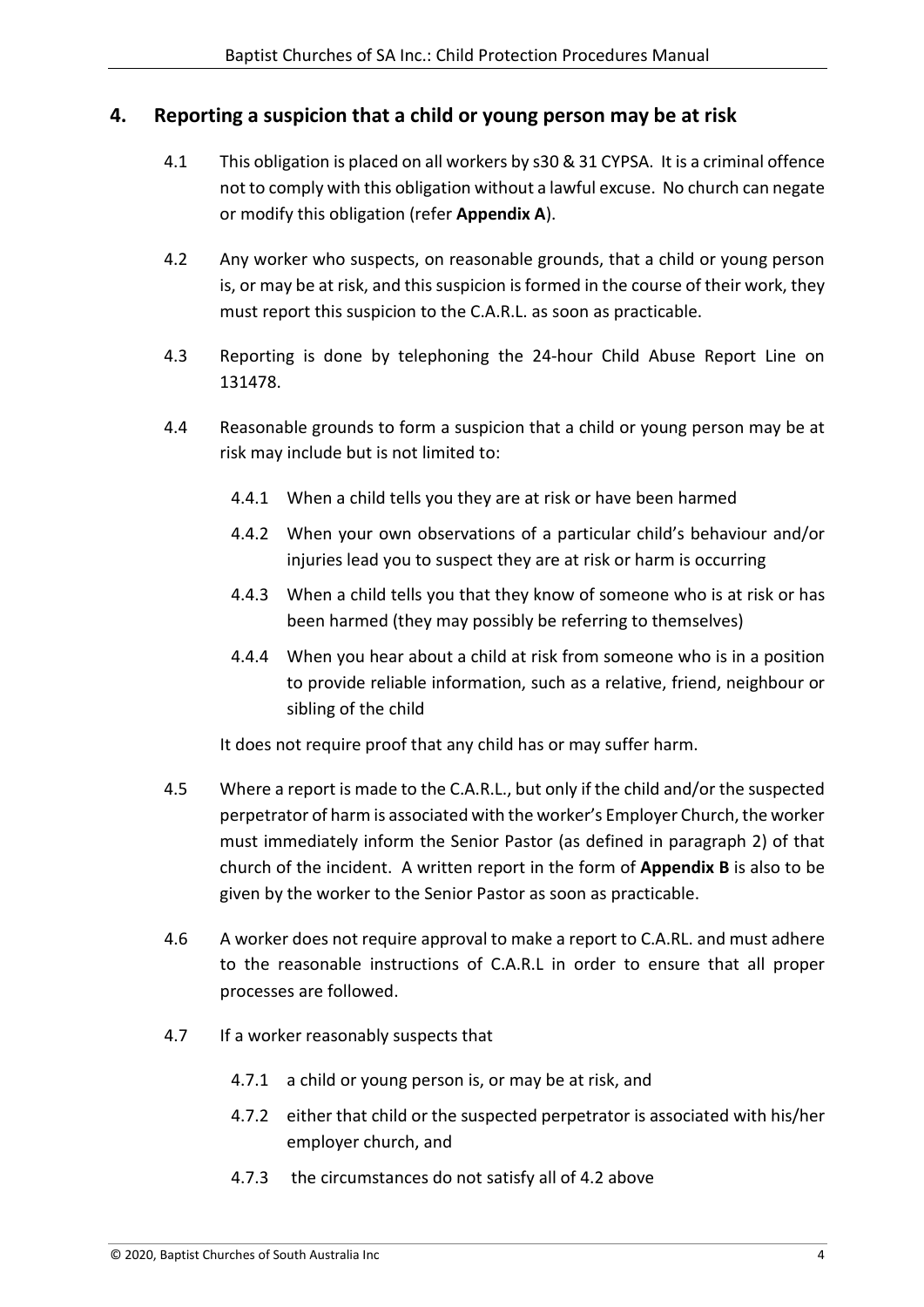he or she must consult with the Senior Pastor on whether a voluntary report should be made to C.A.R.L.

## <span id="page-13-0"></span>**5. General provisions in all cases of suspicion of risk of harm**

- 5.1 The DPS (or delegate) is available to provide crisis response and ongoing consultancy, support and direction to workers and Member Churches throughout the entire process. After-hours access to the DPS can be arranged through a Senior Pastor and/or his or her delegate.
- 5.2 A worker is not to inform anyone else of the suspected risk of harm without the permission of the Senior Pastor. The Senior Pastor in consultation with the DPS and/or the DOM will determine who else should be informed of it. (There is a danger of defamation liability against the worker if ultimately an allegation cannot be proved).
- 5.3 Where a worker under the age of 18 years reasonably suspects a child is at risk of harm, he or she is to be instructed to report such matters immediately to an adult supervisor in their ministry area who will then assist the worker to comply with the necessary procedures.
- 5.4 Where there has been a complaint against a worker of perpetrated harm and
	- (1) it is a term of the worker's Employment Contract or Ministry Covenant; or
	- (2) the parties otherwise so agree

the continued employment of the worker by the Employer Church pending the final determination of the allegation of harm against him or her is to be decided by the Interim Measures Committee.

- 5.4.1 The IMC is to comprise of three independent persons who are to be professing Christians but not necessarily Baptists and who are to be appointed by the President of BCSA, or in the event of his/her unavailability or being conflicted, by the vice-president or immediate past President of BCSA.
- 5.4.2 The functions of the IMC are administrative and not judicial.
- 5.4.3 The IMC may for the period until the final determination of the allegation:
	- 5.4.3.1 Suspend the worker with or without pay
	- 5.4.3.2 Modify the duties of the worker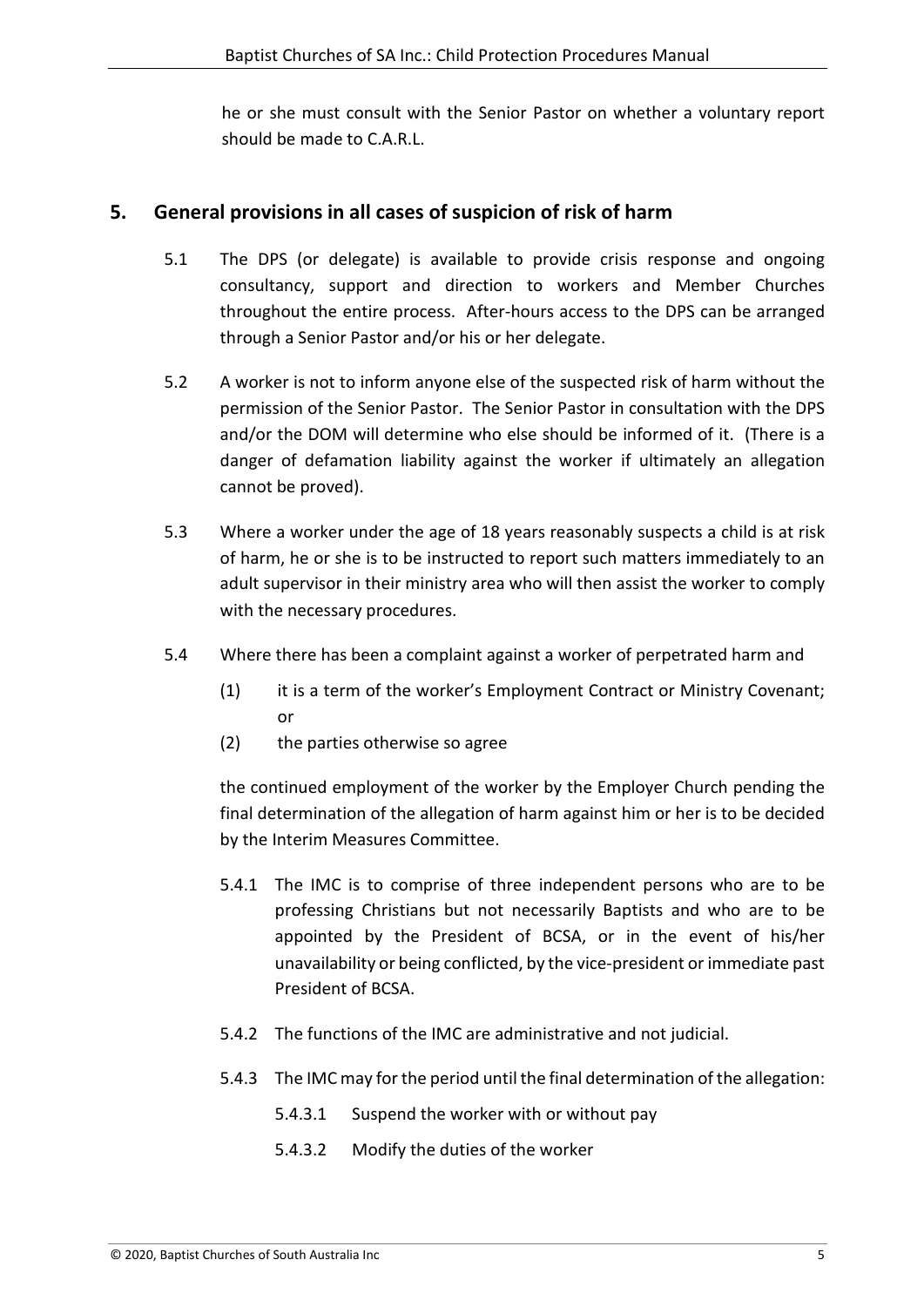- 5.4.3.3 Impose conditions on any continued employment of the worker or on his or her involvement in the activities of the Employer Church
- 5.4.3.4 Require that the worker not communicate with specified persons
- 5.4.3.5 Temporarily suspend the employment of the worker while the IMC reaches other decisions; and/or
- 5.4.3.6 Revoke or modify any decision it has made.
- 5.5 In performing its functions, the IMC:
	- 5.5.1 Is not bound by the rules of evidence and may inform itself of relevant facts by proper means as it sees fit.
	- 5.5.2 Is to permit the worker or his or her agent to address it.
	- 5.5.3 Is to act with all reasonable expedition.
	- 5.5.4 Is not to make conclusions about disputed facts relating to the alleged harm.
	- 5.5.5 Is as far as practicable to apply the Child Protection Policy of BCSA and is not to allow the implementation of that Policy to be displaced by any presumption of the innocence of the worker.
- 5.6 BCSA, Member Churches and workers will responsibly and reasonably cooperate with law enforcement and child protection authorities in their investigation and any prosecution of harm.
- 5.7 No workers are to make any statement to the media about any risk of harm (either suspected or formally prosecuted) encountered in the course of their employment by a Member Church and all inquiries about these matters from the media are to be referred to the senior pastor, DOM or the DPS (see paragraph 36).
- 5.8 Workers are not to make any statements about any risk of harm (either suspected or formally prosecuted) encountered in the course of their employment by the Employer Church to any alleged perpetrator or anyone associated with or representing that alleged perpetrator.
- 5.9 Upon receiving any report about risk of harm a Senior Pastor should consult with the DPS and/or the DOM as soon as practical about what steps should be taken in respect of it by the Employer Church.
- 5.10 The Senior Pastor is to ensure that all appropriate pastoral care/professional support is made available to all persons associated with the Employer Church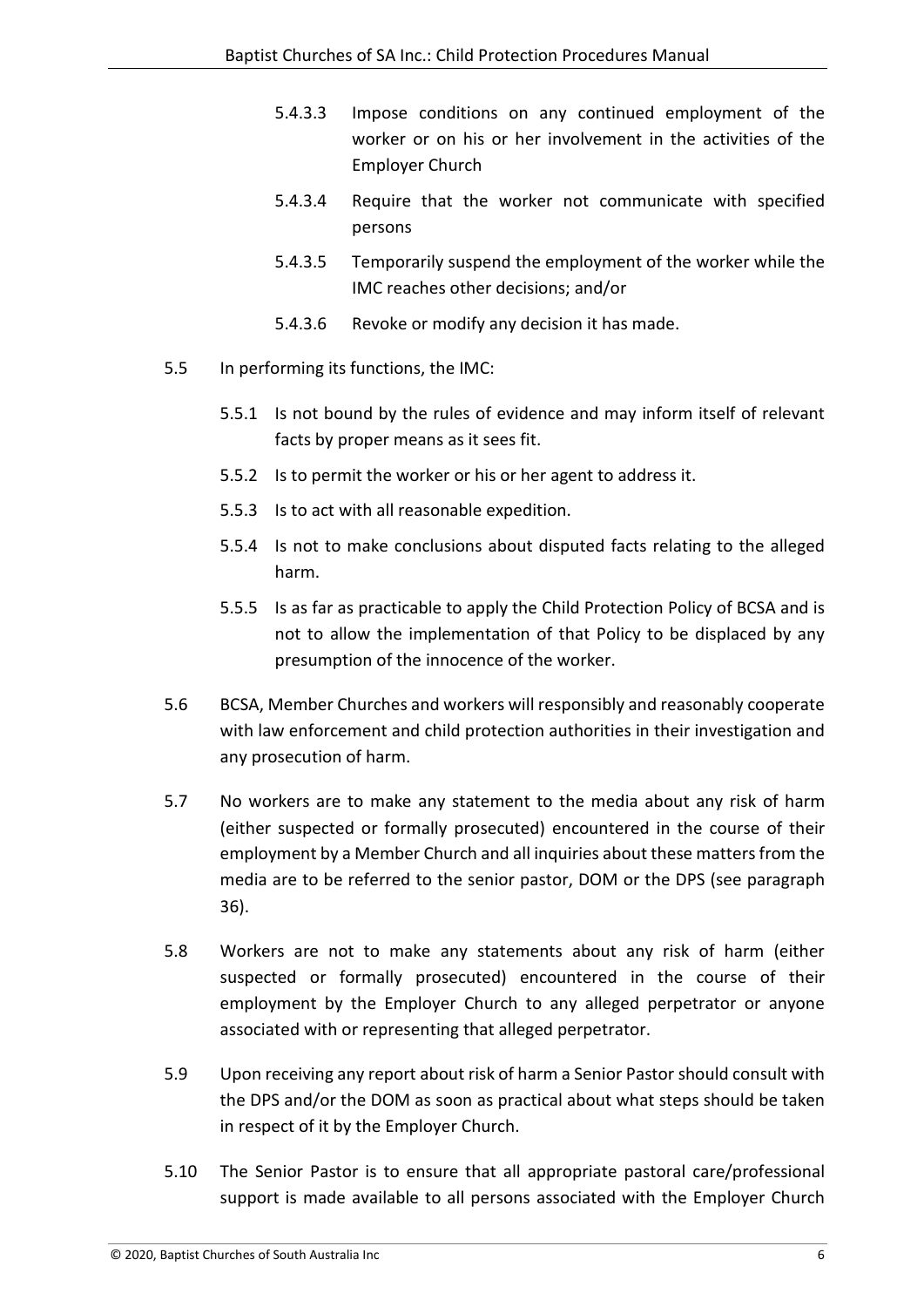who are impacted by an allegation, but only to the alleged perpetrator where he or she admits the allegation.

- 5.11 Workers are to be alert to any trauma related behaviours and indicators which may be the result of harm including:
	- When a child says that he/she has been abused
	- When a child or adult says that he/she knows of a child subject to abuse; or
	- Observations of a child's behaviour, change in behaviour, emotional state and or injuries.

Indicators in many cases overlap and can interrelate to all forms of abuse and neglect.

An indicator in isolation does not automatically mean that a child is being abused. Workers should:

- Listen to the child/young person.
- Not ask leading questions.
- Reassure the child that you believe him/her. (If that be the case).
- Reassure the child that what has happened is not his/her fault.
- Reassure the child that telling you was the right thing to do.
- Document the child's disclosure as soon as possible.
- When documenting the disclosure use the same terminology as the child.
- Not make promises which cannot be kept, such as confidentiality.
- Reassure the child that there are people who can help to protect them.

A worker is not an investigator and does not have to do any detective work. Even if the abuse which is disclosed has ceased, reporting it is still necessary to protect other children from the perpetrator.

5.12 Where a person 18 years or over discloses that he or she was subject to abuse while he or she was a child these procedures do not apply, but the person should be encouraged to take appropriate steps about the matter.

## <span id="page-15-0"></span>**6. Managing potential perpetrators in churches**

- 6.1 Where a person who
	- 6.1.1 is the subject of an unresolved complaint or suspicion of alleged harm to a child; or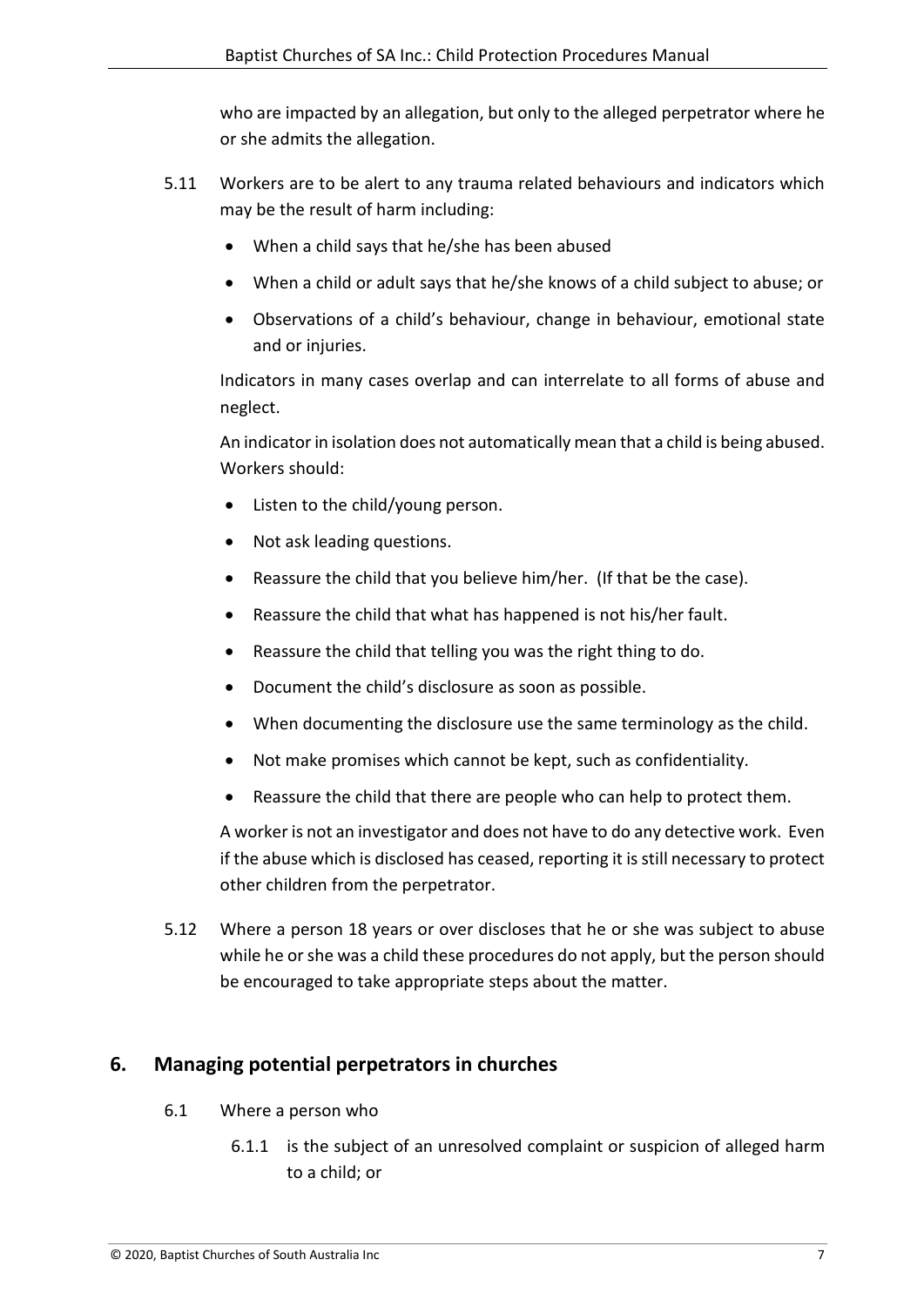6.1.2 is reasonably suspected by a Member Church of having at any time engaged in harming a child

attends at any function controlled by a Member Church, that church must ensure that that person does not have contact with, or communicate with, any child at that function without adequate supervision.

- 6.2 A person as defined in 6.1 is not to be permitted to be present at any premises controlled by a Member Church or to take part in any activity controlled by it except in accordance with the terms of a formal agreement entered into between the church and that person which ensures the safety and wellbeing of children as per the BCSA Person of Concern (POC) Policy as amended from time to time and available on the BCSA website.
- 6.3 If a person as defined in 6.1 does not comply with the terms of an agreement referred to in 6.2 the church may exclude that person from all premises controlled by the church and/or activities controlled by it.

## <span id="page-16-0"></span>**PART B: CHILD SAFETY RESPONSIBILITIES**

## <span id="page-16-1"></span>**7. Child Safety Responsibilities**

- 7.1 A Member Church and its workers are to do everything reasonably available to them to promote the physical, emotional, and mental wellbeing and safety of the children who are involved in the life of that church ("the duty of care"). What is reasonable in a particular situation depends on its particular circumstances including the nature of the risk of harm to children and the practicability of the steps needed to eliminate it.
- 7.2 No set of detailed rules can be devised which when applied to a particular situation will clearly show what is the applicable duty of care. Paragraphs 8 to 36 contain some rules which it is always prudent to observe unless there is good reason not to do so. They should only be departed from where a conscious and responsible decision has been made by a Member Church that what is to be done satisfies its duty of care.
- 7.3 While Part B also applies generally to risk of harm, that issue is dealt with specifically in Section A.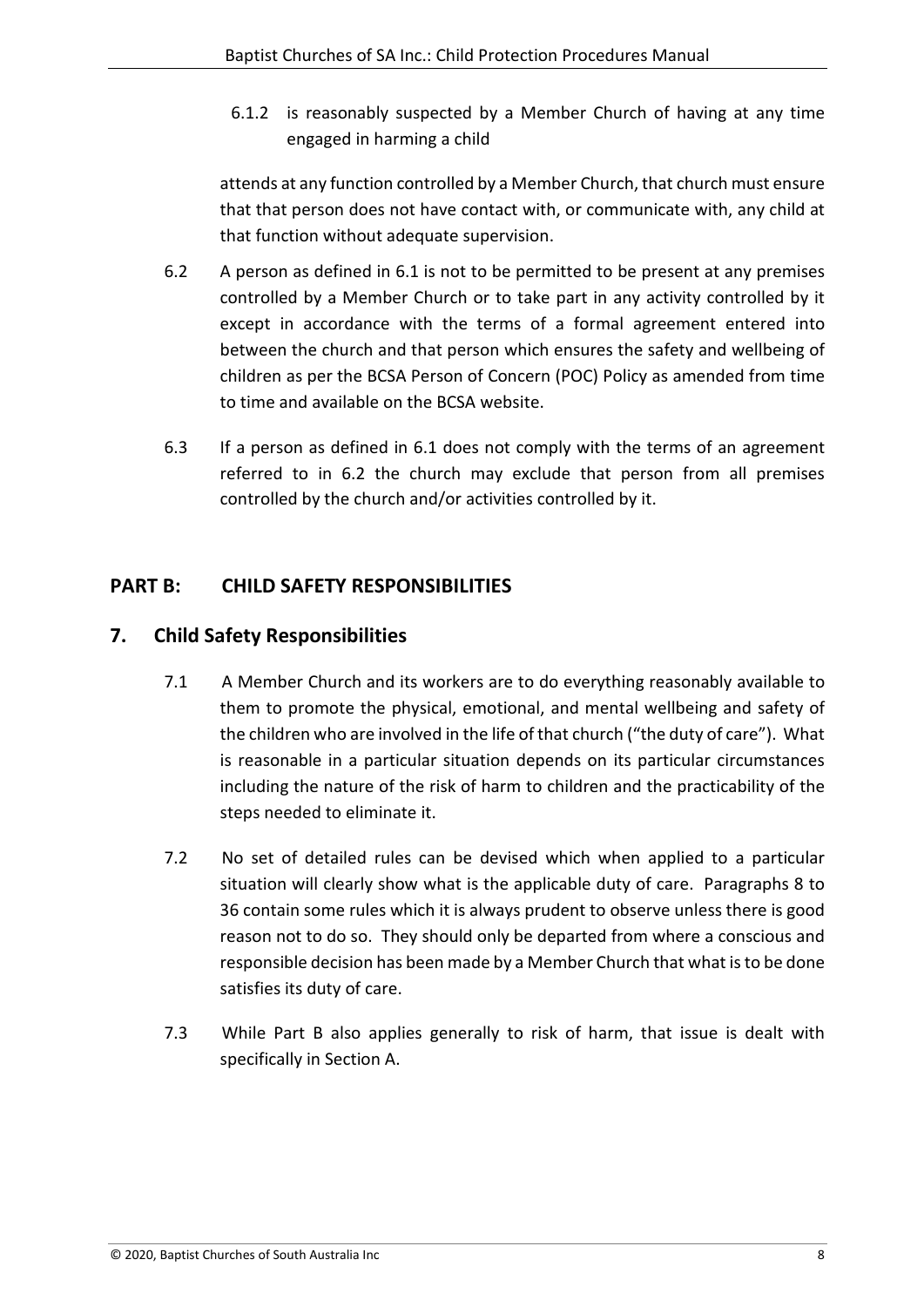## <span id="page-17-0"></span>**8. Participation of Children**

- 8.1 In order to instil a culture of safety and awareness, children who attend regular and ongoing children's ministry programs will be made aware of the following at least annually by the workers who oversee these activities: (see **[Appendix I](#page-40-0)**)
	- 8.1.1 expectations concerning appropriate behaviour
	- 8.1.2 when, how, and who to speak to if they feel uncomfortable
	- 8.1.3 protective behaviour strategies
	- 8.1.4 other rights, responsibilities and expectations in line with the BCSA Code of Conduct and Child Protection Policies
	- 8.1.5 WHS information and procedures applicable to child related ministries/programs

Parents will be notified of when and with whom this will take place ahead of time and will also be made aware that the BCSA Child Protection Policies and the Code of Conduct can be obtained on the BCSA website.

- 8.2 Adults and children can discuss or disclose abuse, or seek support and advice, by contacting their Senior Pastor.
- 8.3 Children and their parents will be given the opportunity to provide feedback on, and make suggestions regarding children's ministry programs regularly (e.g. via discussion, survey, suggestion box, etc) as determined by the member church.

#### <span id="page-17-1"></span>**9. Role of Workers**

Any person in a Member Church working with children must

- Be emotionally and spiritually suited to the role to be undertaken
- Be properly trained (Refer to **[Appendix C](#page-34-0)**)
- Have been selected for their role in work with children after a proper investigation of their suitability for such work
- Have their performance in such work periodically reviewed

#### <span id="page-17-2"></span>**10. Care and supervision ratios of workers to children**

- 10.1 There is no fixed ratio which will necessarily satisfy the duty of care in all situations. It will depend on all of the circumstances which will include:
	- The age, needs and behavioural history of the children present
	- The skills and experience of the workers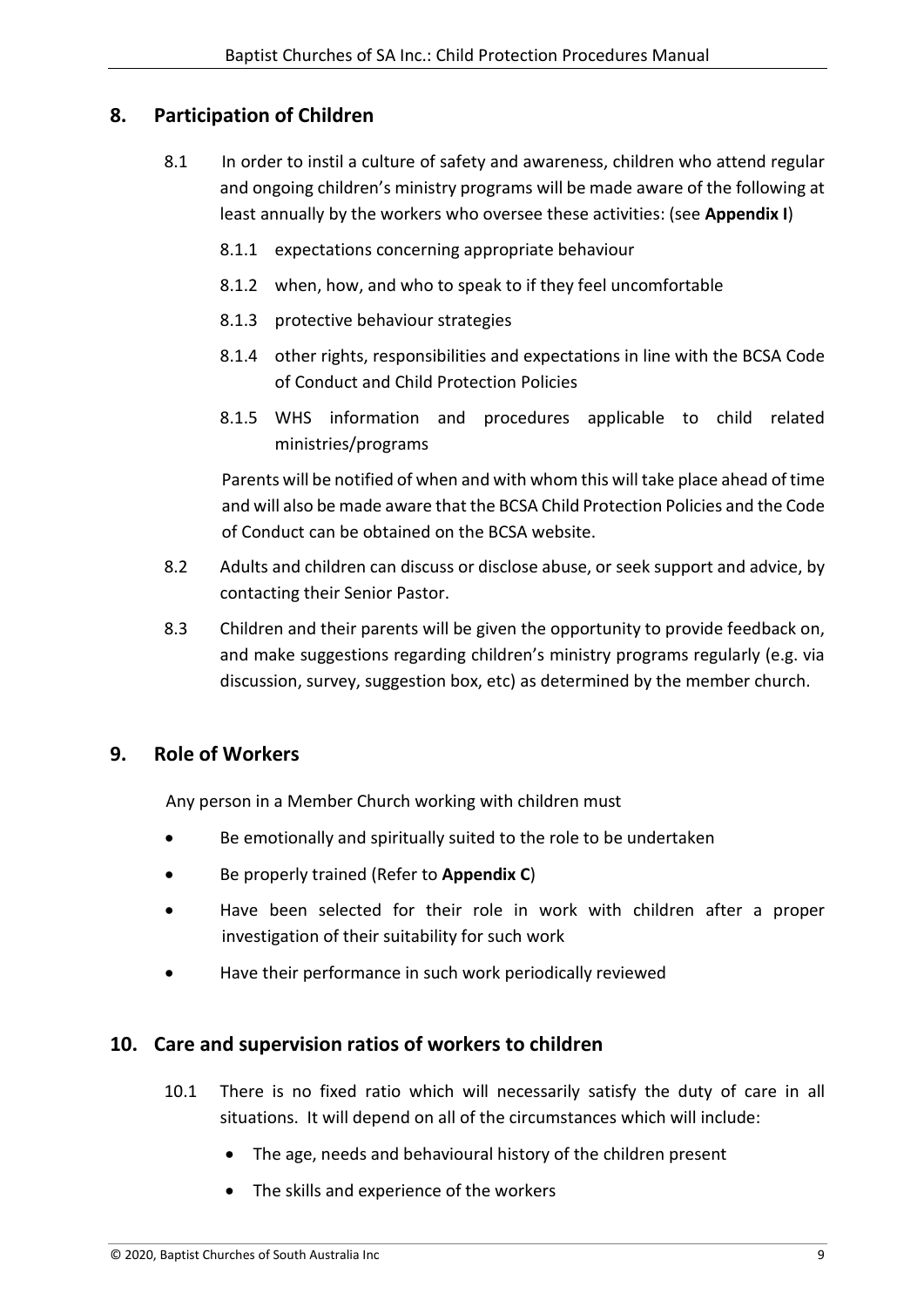- The environment in which the children are placed
- The nature of any risks to which the children may be exposed
- The ready availability of backup if there are difficulties
- 10.2 The following table is based on similar tables used in the childcare industry and may be used as a rough rule of thumb, but even compliance with it may not be sufficient to satisfy the duty of care in all situations.

#### **RECOMMENDED MINIMUM SUPERVISION RATIO'S**:

| Under two years of age:   | 1 approved worker to every 5 children. |
|---------------------------|----------------------------------------|
| Two years to school age:  | 1 approved worker to every 5 children. |
| Primary school age:       | 1 approved worker to every 5 children  |
| Secondary school age Jnr: | 1 approved worker to every 10 children |
| Secondary school age Snr: | 1 approved worker to every 15 children |

Notwithstanding these minimum ratios it is recommended that, for children of primary school age or younger, a minimum of two (2) workers be present at all times.

If any lesser ratios are used, it should only be after a conscious and responsible decision by the Member Church that the supervision provided does satisfy its duty of care for the children.

#### <span id="page-18-0"></span>**11. Physical health and safety**

The physical environment should always be such that the safety of children is paramount, e.g. any electrical equipment used is in safe working order, floors are kept free of slippery surfaces, food is handled with the utmost care to as far as possible avoid contamination. It is the role and responsibility of individual churches to appoint a Work Health and Safety Officer (WHSO) to be responsible for and oversee all established WHS standards. Relevant, accredited training must be undertaken in order for the appointed officer to carry out his/her duties.

Any faulty equipment/plant which constitutes a hazard to the safety of a child should be immediately removed, where possible, and its condition should be reported to the WHS Officer/Church Office, in writing, without delay. For specific WHS information refer to the Member Church WHS document.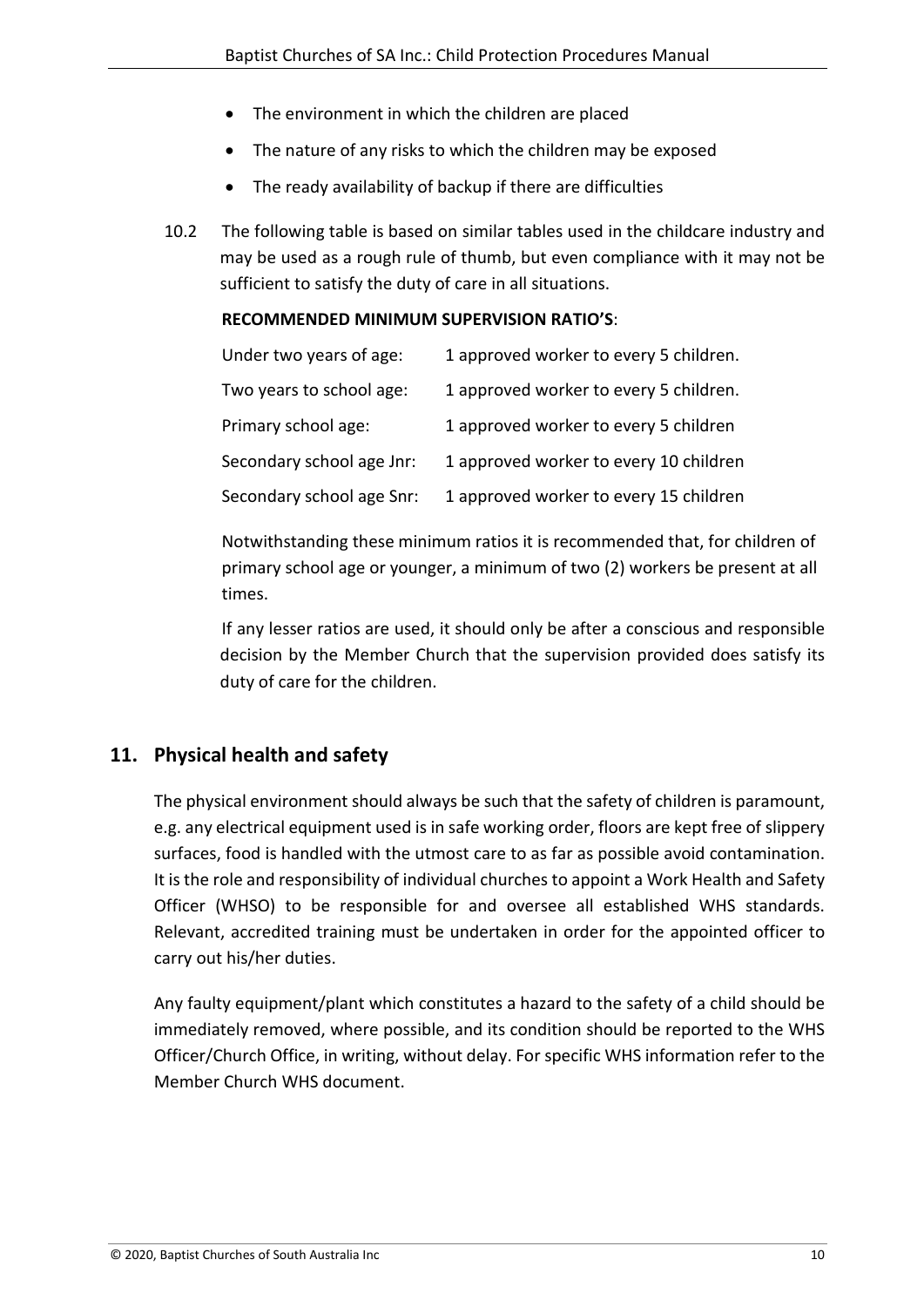## <span id="page-19-0"></span>**12. Transportation**

When a young person is travelling in a vehicle driven by a worker, or designated person, the vehicle will be driven carefully, adhering to the legal speed limits and road laws at all times. At no time should there be more passengers in a car than the number of seat belts which are in working order and available for use. Cars must be registered and driven by licensed drivers, holding current licences relevant to the type and class of vehicle driven. In addition, motorcycles may be used by the registered owner, but the carrying of children and youth during official church activities as a pillion passenger without parental consent is prohibited. Hitch hiking is prohibited at all times.

In the event of an accident in which any person is injured, senior pastors, staff and parents must be informed as soon as possible. All state legislations regarding the reporting of an accident must be followed.

Negligent driving can have painful emotional and legal consequences. Anyone who cannot/does not drive responsibly must not transport children. In addition, drivers must take children directly to and from arranged venues and not spontaneously detour or make additional arrangements without parental/leadership consent.

If a child is travelling in a vehicle driven by a worker who possesses a learners permit or probationary licence, prior written consent must be obtained from a parent/guardian except in the case of a genuine emergency.

Alcohol must not be consumed eight hours prior to or during church children's or youth activities. The use of illegal drugs is not permitted at any time.

In addition, no driver may provide transport if there is any possibility that he/she may be driving under the influence of illegal drugs or alcohol, or under any condition that would inhibit their ability to safely control a motor vehicle. It is the responsibility of the driver to inform senior or key leaders of any situation that may inhibit their ability to safely be in charge of a motor vehicle.

## <span id="page-19-1"></span>**13. Punctuality**

Workers and designated helpers should stick to timetables to the best of their ability. If an activity is running significantly overtime, parents should be notified as soon as possible of the new anticipated time that their child/ren may arrive at the pre- determined point. If the activity is off-site and a delay has occurred, it may be appropriate to telephone one person who could inform all parents of the circumstances.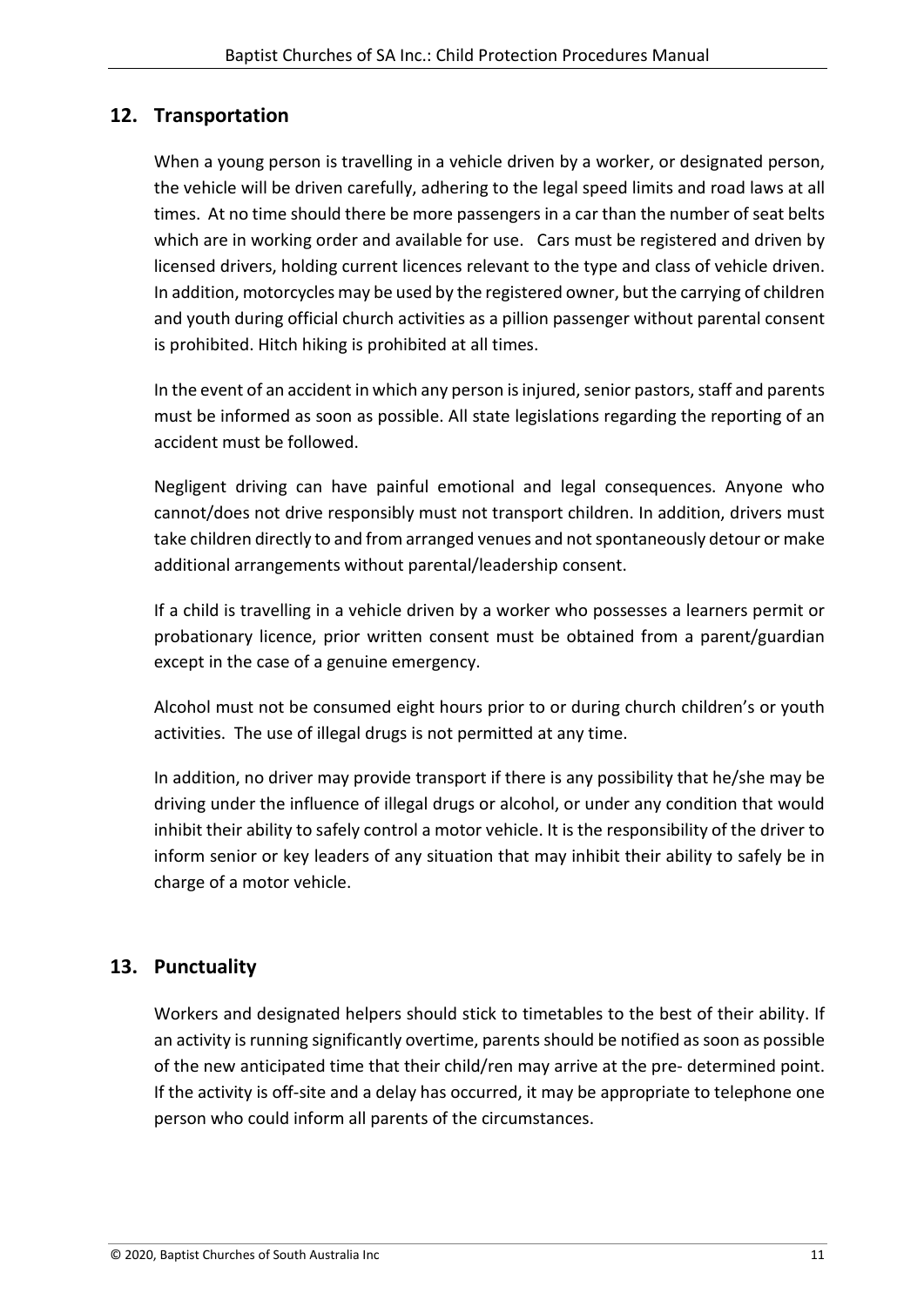## <span id="page-20-0"></span>**14. Moral wellbeing**

Workers must ensure that any television programmes, videos, music, magazines and/or displays shown or used as part of the group's activities are suitable in content and appropriate to the age group represented, with due regard to Christian values. Whilst official television and movie ratings should be observed, there will be situations where those in leadership will have the responsibility of approving the viewing of certain material.

Every worker is expected to maintain a high moral code. Foul, demeaning, bullying, racist or sexist language is not acceptable, and will not to be tolerated by anyone working in ministry.

## <span id="page-20-1"></span>**15. Inappropriate behaviour of a worker**

Any person who is concerned about the behaviour of any worker must refer the matter to a pastor and/or elder of the church for consideration and intervention which is deemed appropriate.

## <span id="page-20-2"></span>**16. Bullying**

Bullying is a form of persistent harassment which demeans, threatens, intimidates or humiliates a person. For any person in leadership to act in such a manner is unacceptable and will not be tolerated.

## <span id="page-20-3"></span>**17. Meetings/Locations**

To ensure that safety and integrity is maintained for all concerned, workers should always conduct one on one meetings in an area that is private but not isolated. It is not considered wise to meet with an individual child in a secluded/blind area. Where possible it is desirable that the room used for such meetings have glass inserts in doors which will maintain confidentiality, whilst eliminating a secluded or blind area. Where there is a perceived risk that a child might falsely allege inappropriate behaviour by a worker, a third person should be present.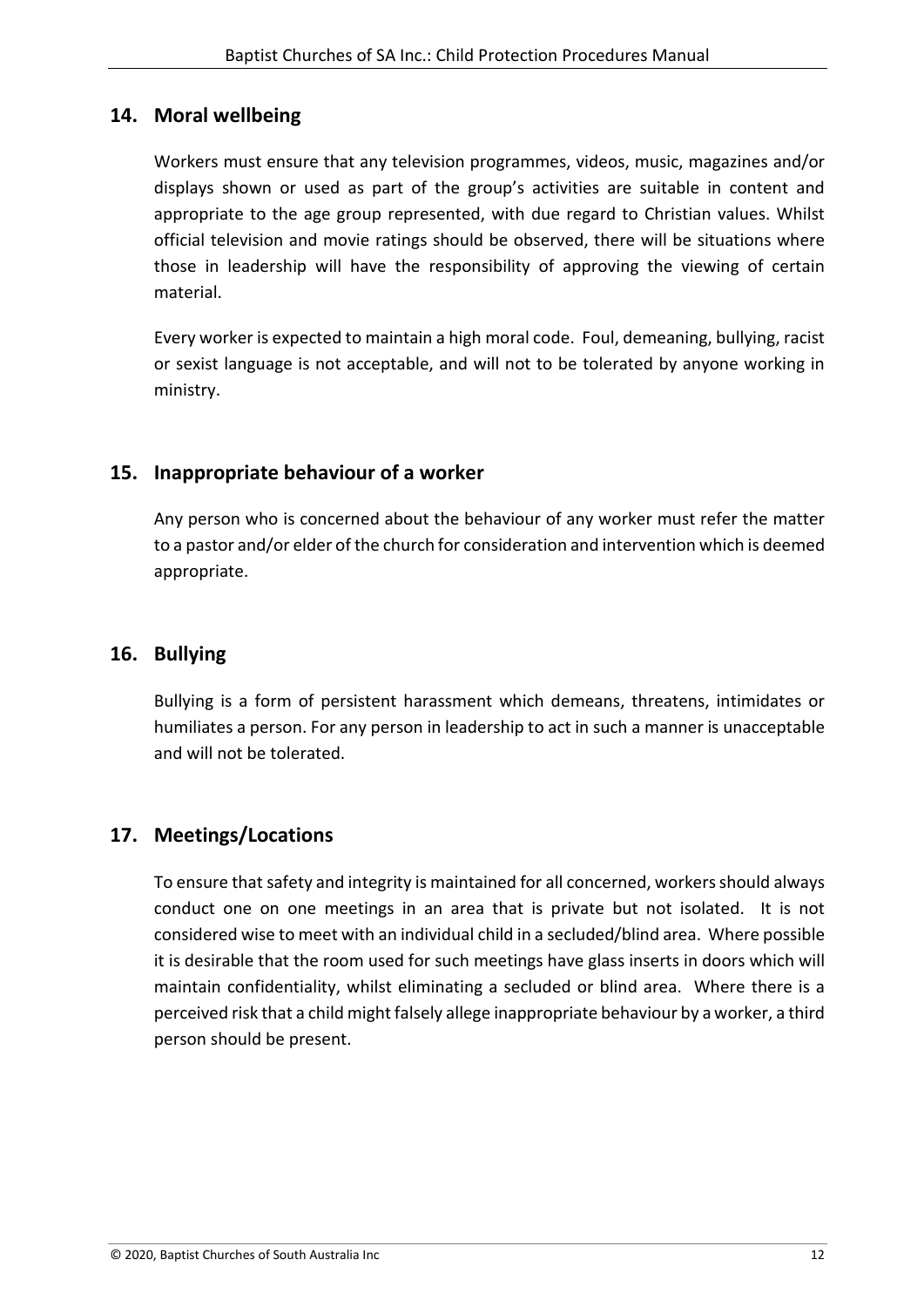## <span id="page-21-0"></span>**18. Pastoral Care/Support/Counselling**

It is the responsibility of individual churches to ensure that all workers are made aware of the difference between a qualified "counsellor", and a person providing "pastoral care" support. The term "counsellor" relates to a suitably qualified person.

Workers should at all times keep their senior pastor/supervisor informed of their ministry case load, who they are meeting with, and who they are providing direction or support to via an ongoing process of supervision and support.

Any form of touching in a secluded or blind area must be avoided at all times. Workers must not visit children at home without obtaining parental/guardian permission. Workers must not visit young people in the home or at isolated locations if no other person is present.

The counselling guidelines in the BCSA Code of Conduct Policy are applicable to this section.

## <span id="page-21-1"></span>**19. Managing inappropriate behaviours in children**

If a young child misbehaves within a church program or activity, firm but gentle verbal correction which is respectful and age-appropriate should be the first response. For a younger child a short period of "time out" may also be appropriate. A useful guide for determining the amount of time out is one minute for each year of the child's age. However, it is not appropriate to use a time out strategy for children under three years of age. Parents should be made aware of these practices and procedures when enrolling children into activities/programs.

When a child is unresponsive or responds unsatisfactorily to reasonable requests to comply with a standard of behaviour which is respectful to him/her, or other children, and/or those supervising, the matter must then be immediately reported to the parent/guardian.

In extreme cases, children may be precluded from activities for a period of time, until an undertaking is given, appropriate to age, to behave within acceptable limits. If this decision is made, the parent is to be informed and where possible included in the negotiations regarding management strategies and restoration to that activity.

At no time is physical punishment or verbal intimidation permissible, even with parental approval.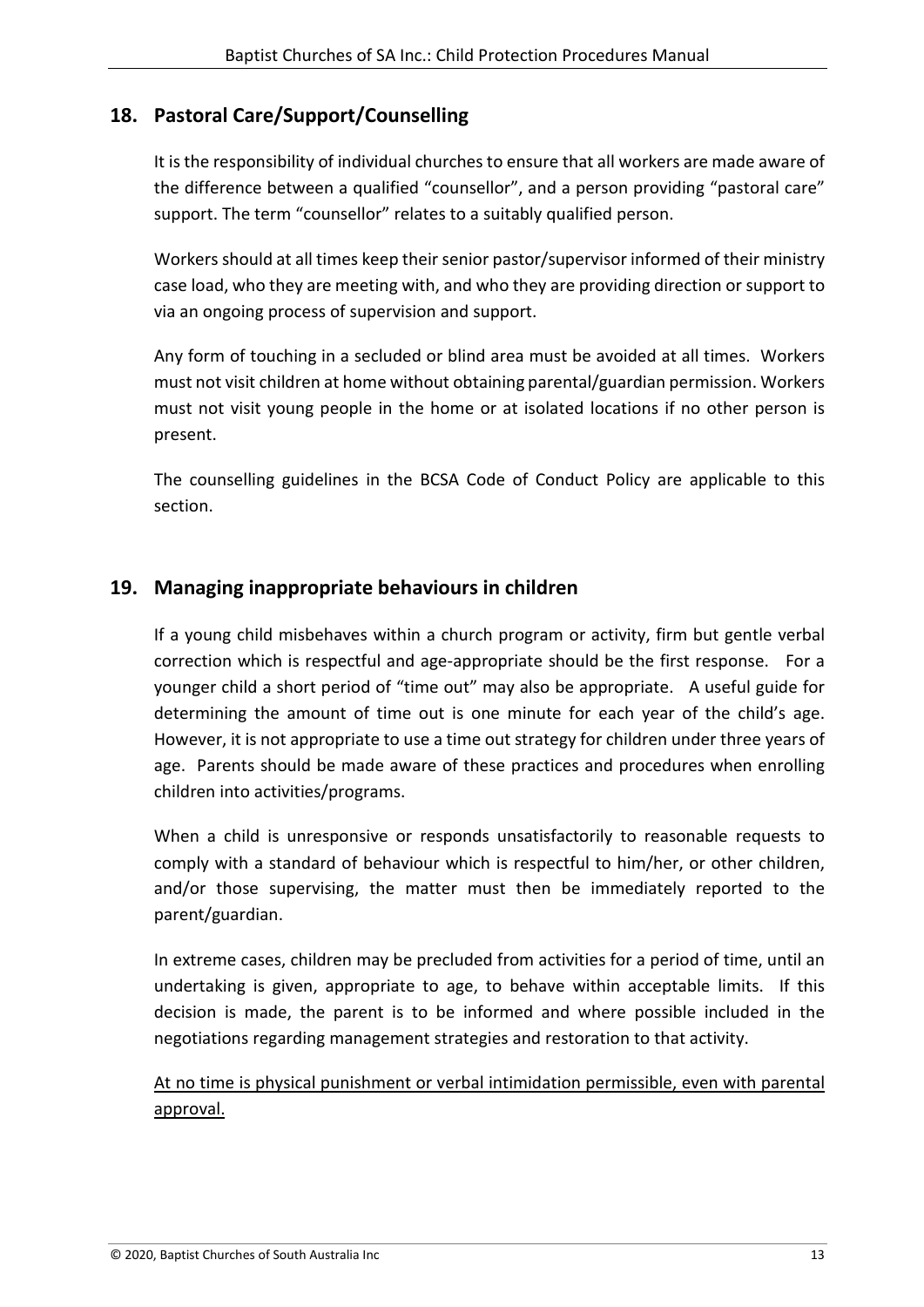## <span id="page-22-0"></span>**20. Toileting small children**

When a small child needs assistance in toileting, the following procedures should be observed:

Where practicable the parent should be responsible for attending to the child.

- If this is not practicable the child should be encouraged to manage him/herself to the fullest possible extent, according to ability.
- When crèche workers or designated helpers must assist a child, another adult worker should be informed upon leaving the activity and upon returning.
- Where possible, it may be useful to accompany more than one child to the toilet at any given time.
- Male leaders, as per socially accepted norms, are not to assist in the toileting of girls.
- At no time should a child be allowed to enter a public toilet alone whilst placed in a 'kids' church/ crèche related activity/program.

## <span id="page-22-1"></span>**21. Crèche/Kids Church activities/programs**

The issue of crèche/kids church workers with respect to Duty of Care is a vexed one, since so much depends upon volunteers, often on a very casual and perhaps even spontaneous basis. While a basic Duty of Care exists whenever any worker undertakes to supervise children (i.e. with respect to reasonable foreseeability and proximity), it is highly recommended that there be at least one worker who is cognisant of rudimentary Duty of Care, WHS and Child Protection requirements somewhere on site, and who could be available as a reference person/supervisor whenever such a program is functioning.

Where young children accompany their parents to Home Groups and other similar functions in private homes, arrangements which are made for the children's care and well-being and the nature of the activities in which they engage should be formally agreed upon and accepted by all the parents concerned, and the church advised in order to ensure that all standards are met. Any person/worker who specifically takes on the responsibility of the care of children should be expected to provide a level of care which fulfils Duty of Care standards, including a WWCC. It is the responsibility of churches to establish and promote such procedures.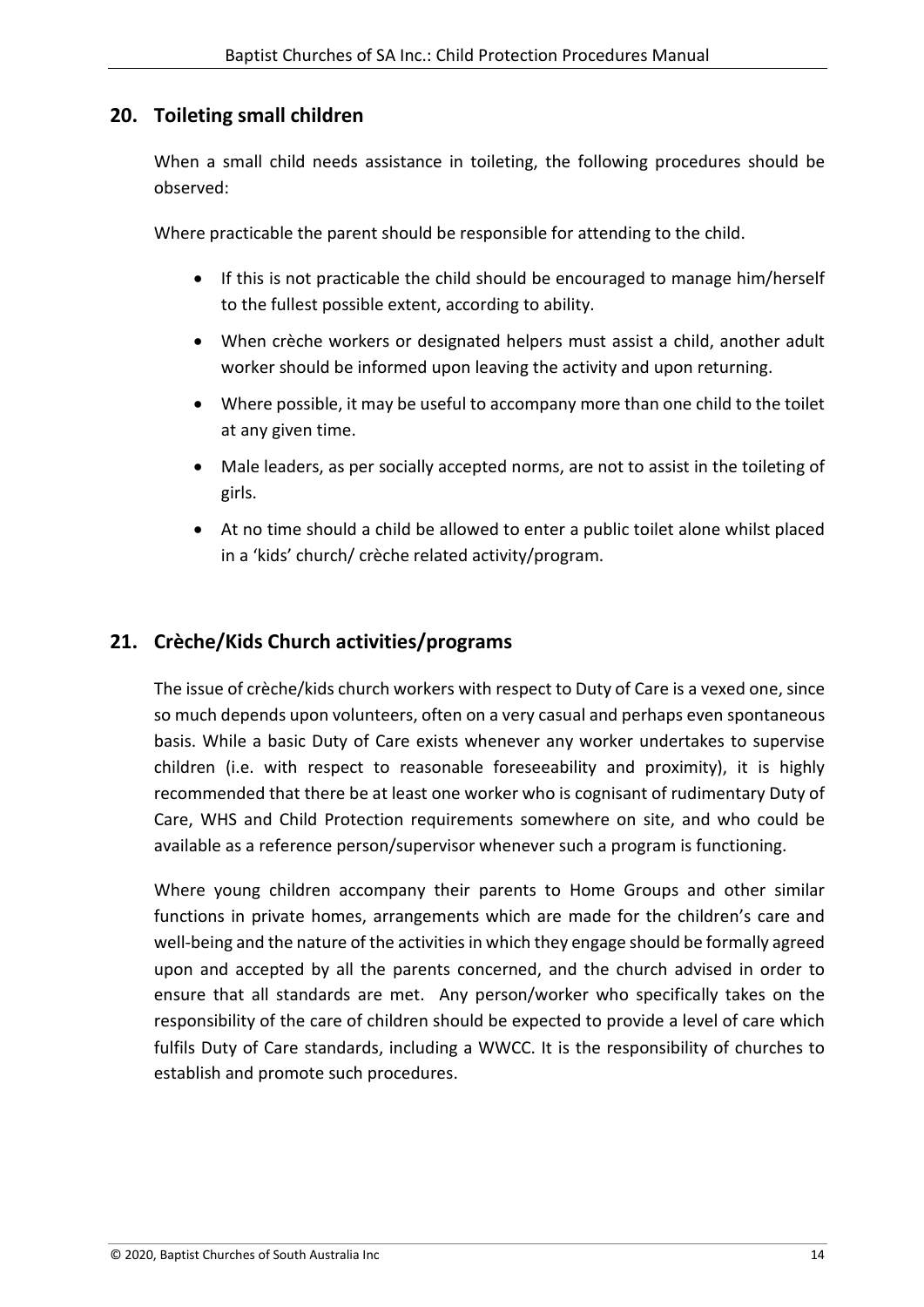## <span id="page-23-0"></span>**22. Crèche and Junior Church/programs check in/out procedures**

Churches should develop check in and out processes in relation to programs where children are placed into the supervision and care of those running a program, such as crèches, Sunday kids church or similar programs, including midweek activities.

For example: Children in junior programs (under 12 years of age) once checked into an activity must not be permitted to leave that activity or program unless collected by a parent or authorised person. A number of check in and out systems have been developed and successfully implemented. The Director of Professional Standards can assist with the development and implementation of a range of check in and out procedures in.

General medical/information forms (**[Appendix D](#page-35-0)**) should be completed and filed in relation to all children attending the above programs.

## <span id="page-23-1"></span>**23. Worker identification**

All workers whilst actively carrying out their appointed responsibilities should at all times be issued with and wear photo identification tags. This not only identifies accredited workers but communicates a clear message of professionalism and accountability. Photo identification tags must be worn at all times when rostered.

## <span id="page-23-2"></span>**24. Risk Management**

For all programs, activities, excursions, camps, etc., appropriate risk assessment, management and reporting should be undertaken (refer to Insurer's website for risk management resources).

## <span id="page-23-3"></span>**25. Camping/Excursions/Activities**

The Church Leadership must approve of and endorse all camps and excursions as an official church activity, and parental consent must be obtained at all times for activities that are conducted off site. All standards previously identified in this document in terms of transportation, child/youth management and ethical standards apply.

In the case of camps and off site special events, parents/guardians must be supplied (in writing) specific information about the activity, including venue, contact details, all proposed activities as well as transport and sleeping arrangements, emergency/first aid arrangements and the names of designated leader/s. Special event medical/information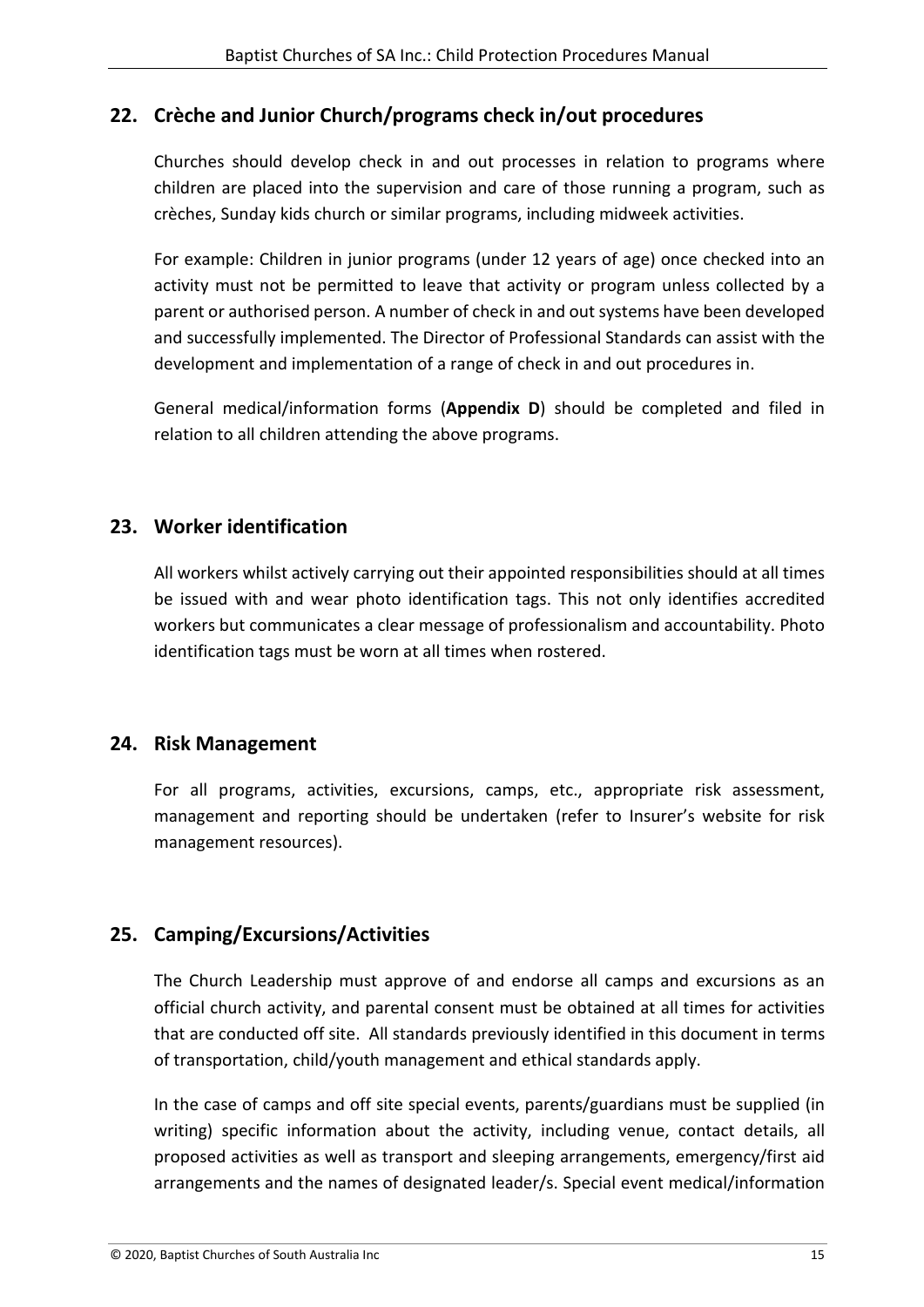forms **[\(Appendix E\)](#page-36-0)** and permission to attend special event form **[\(Appendix F\)](#page-37-0)** must be supplied to, completed by parents and maintained by the responsible program/ministry leader and workers.

Leaders who have the ultimate oversight and responsibility must be appointed and have undergone all relevant training and preparation for such events. All leaders and workers must have completed a BCSA approved mandatory reporting/child protection awareness training programme as well as hold a current WWCC.

For camps/overnight activities each person must have separate bedding and provision must be made for private changing and showering facilities.

Leaders and workers are not permitted share accommodation with one child/young person, unless they are a parent or guardian.

Other than married couples, leaders and workers are not permitted to share a bed together at any time.

Children should not (where possible) be permitted to sleep in close proximity to leaders or workers. If unavoidable, or for younger children requiring closer supervision, increased levels of supervision and monitoring procedures must be implemented. No less than two approved leaders should be present at all times. This also applies to children (boys and girls) sleeping in close proximity to each other.

No persons are permitted to shower together at any time.

At no time are leaders or workers permitted to provide, allow or consume alcohol or illegal drugs. If leaders are taking prescribed medication that would impair their ability to perform their role effectively, it is their responsibility to advise their designated leader.

In the case of campfires, the leaders and workers in charge must follow all local statutory rules and regulations, including total fire bans, at all times and ensure that appropriate fire safety precautions are in place.

Activities where a degree of risk is involved, for example pioneering, boating, air activities, abseiling, bushwalking, rock climbing, water activities, including sailing, scuba diving, canoeing etc, such activities must only be undertaken under the direction and supervision of fully qualified persons. All laws, rules and regulations pertaining to these activities must be followed at all times.

Precautions must be taken by leaders and workers in relation to swimming/water activities. The safety of the swimming area must be thoroughly examined in relation to depth, currents and obstacles. A leader / worker must be appointed to oversee and supervise the activity at all times.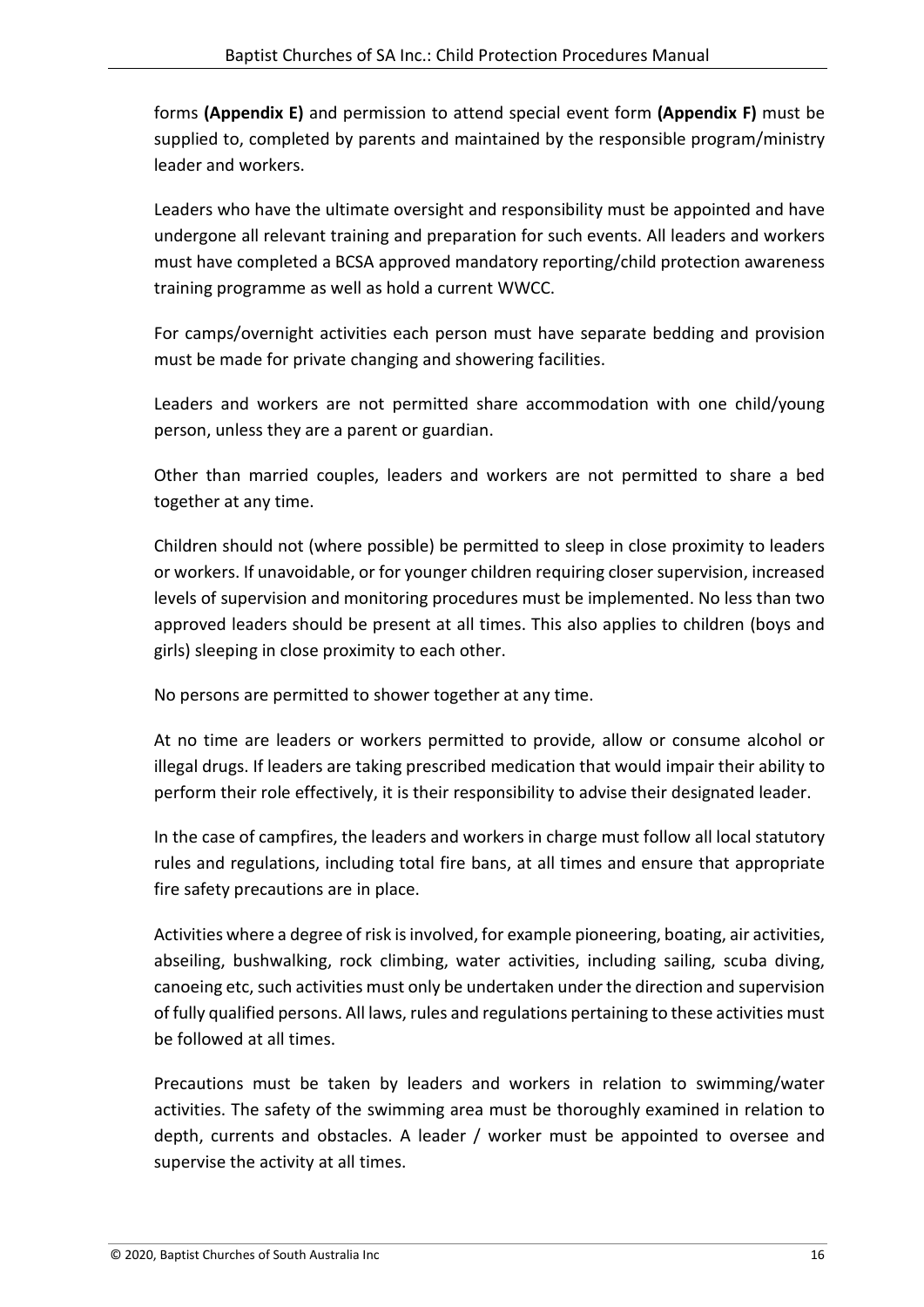It is desirable to pair swimmers off ("Buddy System") with each swimmer taking responsibility for keeping the other in view and immediately reporting any mishap or disappearance. At least one person with suitable life-saving and first aid qualifications should be on standby at all times.

Appropriate swimming attire must be worn by all persons at all times.

It is the responsibility of individual Church Leaderships to familiarise themselves with all legislative standards and safety procedures in relation to activities undertaken.

## <span id="page-25-0"></span>**26. Staff/Volunteer screening and selection processes**

A major form of prevention relates to appropriate and stringent screening processes. Every worker engaged in child related ministries must be interviewed, screened and recommended by the leader who has ultimate oversight or management responsibility for that area of ministry.

An important part of this process will involve:

- A planned and prepared interview process approved by leadership.
- Presentation of references.
- The follow up of references.
- Agreement to undergo a WWCC.
- The completion of a ministry application form.
- Agreement by the applicant to meet with senior pastor/elders if required.

A written recommendation must then be prepared by the person who has management/oversight responsibility and be submitted to the Senior Pastor for endorsement/approval. Individual churches may include a panel such as senior pastor/s, elders, professional standards committee members, etc, as a part of an accountable recruitment, selection and appointment team.

Under normal circumstances no individual should be permitted to work in the areas of children's ministries until attending the church in which they seek to serve for a period of not less than one (1) year. Special circumstances may apply and include intimate knowledge of an applicant by people within the leadership/church, or impeccable references from other churches. Even in these circumstances the applicant should operate under a supervised probationary period of not less than six months, with no key leadership responsibilities. It is recognised that long term and intimate knowledge of a person engaged in this area of ministry, may reduce components of the above screening and interview process.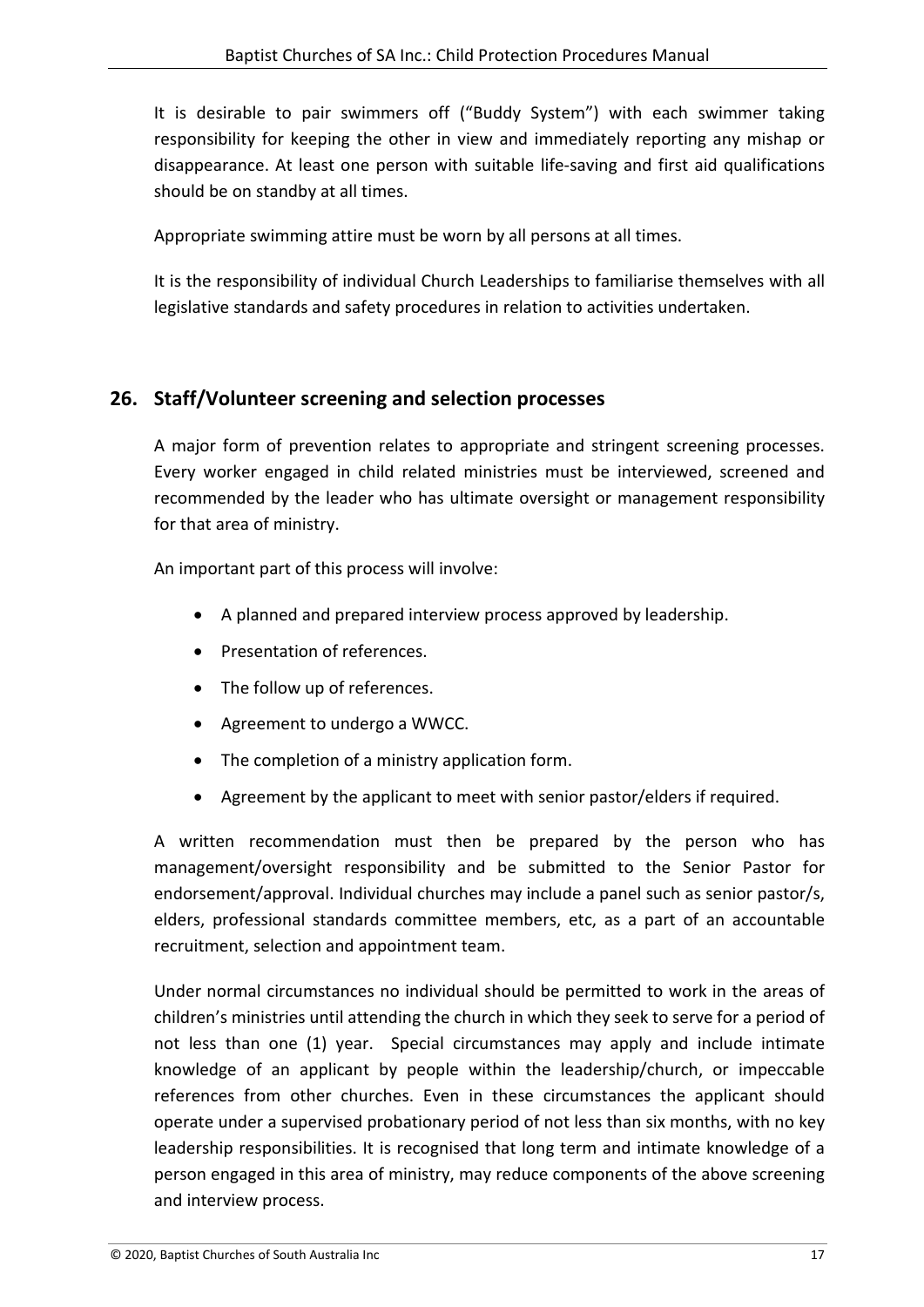It is acknowledged that from time to time additional helpers are engaged to provide support in relation to special events/activities. This may include parents or other people within the church who generously volunteer their services in terms of additional transport, or supervision during special events. It is unrealistic to expect those who fall into this category on a random basis to undergo additional training, however where possible a WWCC should be obtained and in some cases must be obtained (see **[Appendix](#page-41-0)  [J](#page-41-0)**). In rare instances where a WWCC is not obtained for an additional/occasional helper in accordance with The Prohibited Persons Act (see **[Appendix J](#page-41-0)**) an authorised leader/worker must be in attendance and accompany an "unauthorised" person at all times. It is a good practice for churches to think ahead and have a pool of "occasional" helpers suitably trained and screened.

## <span id="page-26-0"></span>**27. Ministry Screening/Working With Children's Checks**

Current Working With Children's Checks(WWCC) are essential for all pastors, staff, elders, board members, governance team members as well as **ALL** (workers) who serve in the area of children's ministry.

It is the responsibility of each church to identify and ensure that the above people obtain a WWCC every 5 years and undertake training every three years and maintain appropriate records/registers.

#### **In relation to International screening or concerns, contact the DPS.**

If offences are identified and depending on the nature of the offence/s, it will remain the discretion of individual churches to permit individuals to serve within the life and ministry of the church. Depending on the nature of other offences, strict conditions may be applied to an individual attending a church and or associated church programs.

Sexual abuse related offences will preclude that person from having any contact with, or responsibilities involving children/youth. In some cases an offender may not be permitted to attend the church, or any associated program under any circumstances. The DPS (or delegate) must be contacted and consulted.

If any worker or pending staff member refuses to undergo a WWCC check, they must not be appointed to the position that requires them to undergo such a check.

Staff members and workers, who for whatever reason have not undergone a WWCC, are required to immediately do so.

Any person undertaking a ministry role either full/part time, paid/voluntary, who does not have a written employment contract must complete a ministry covenant form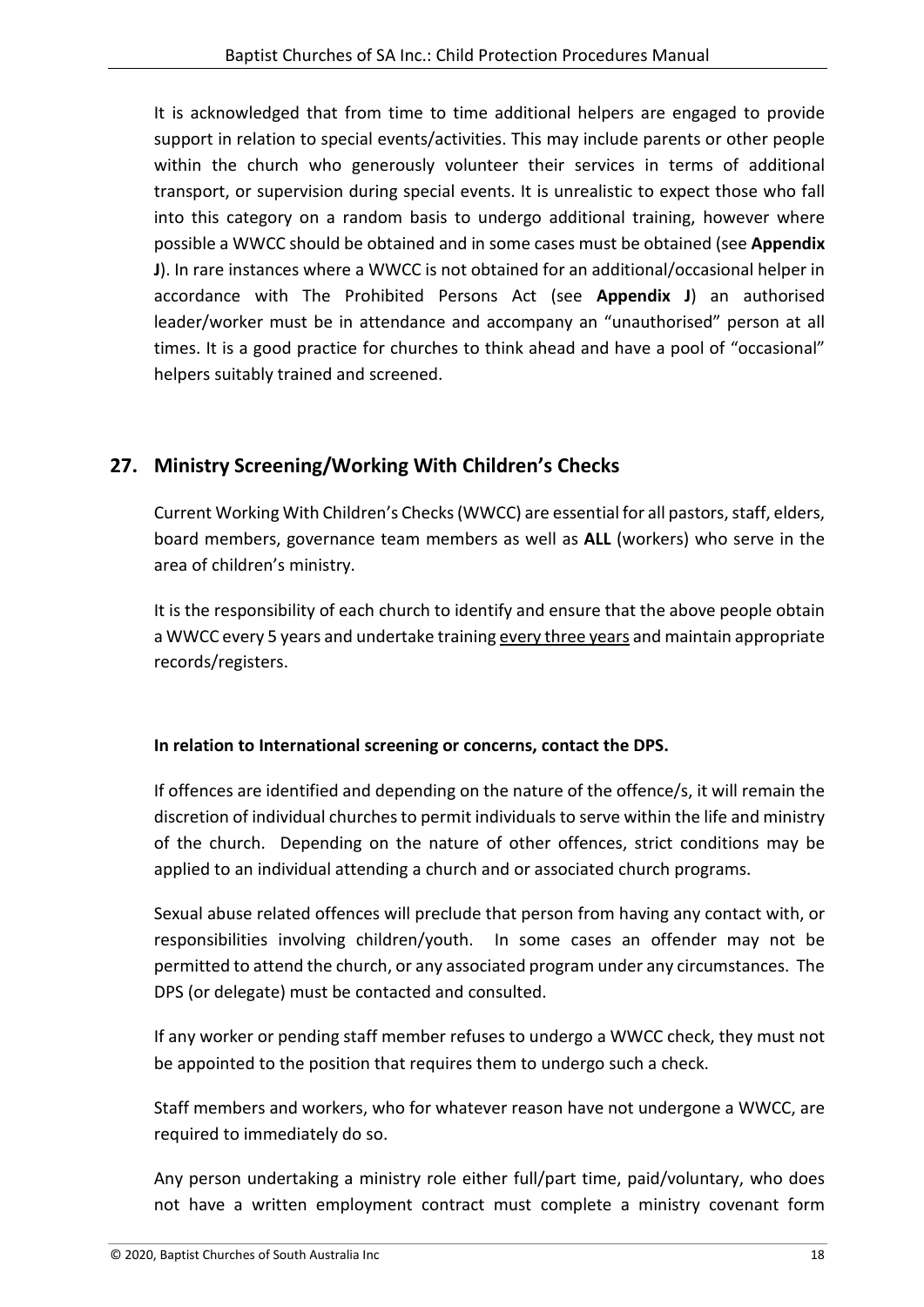(**[Appendix G](#page-38-0)**). For those with an existing written employment contract the Supplementary Employment Contract (**[Appendix H](#page-39-0)**) should be adopted.

#### <span id="page-27-0"></span>**28. Screening processes / Working With Children Checks - Tradespeople**

All tradespersons engaged to carry out work on church premises must produce a current WWCC prior to being engaged/employed.

#### <span id="page-27-1"></span>**29. Character Reference Requests**

In accordance with the BCSA Code of Conduct document, where pastors, elders, workers or representatives who are seen to be a church representative are asked to provide a character reference for anyone charged with a criminal offence the DPS should be consulted. There can be severe consequences associated with the provision of references.

#### <span id="page-27-2"></span>**30. Hiring out of Church facilities to outside groups**

Groups privately hiring or using church facilities where children will be a part of that program must provide proof that persons responsible for any program relating to the care and supervision of children, have obtained South Australian Government Child Protection Compliance Status and current WWCCs.

#### <span id="page-27-3"></span>**31. Internet Access**

Internet access, email, social media and 'smart-phone' facilities are in most cases available for the purpose of communication, research and business purposes.

Workers hold positions of trust and leadership and are at all times prohibited from: sending, receiving, downloading, displaying, printing or otherwise disseminating material that is sexually explicit, obscene, profane, discriminating, fraudulent, offensive, defamatory or otherwise in any way unlawful.

## <span id="page-27-4"></span>**32. Initiation/secret ceremonies**

Initiations and or secret ceremonies are prohibited.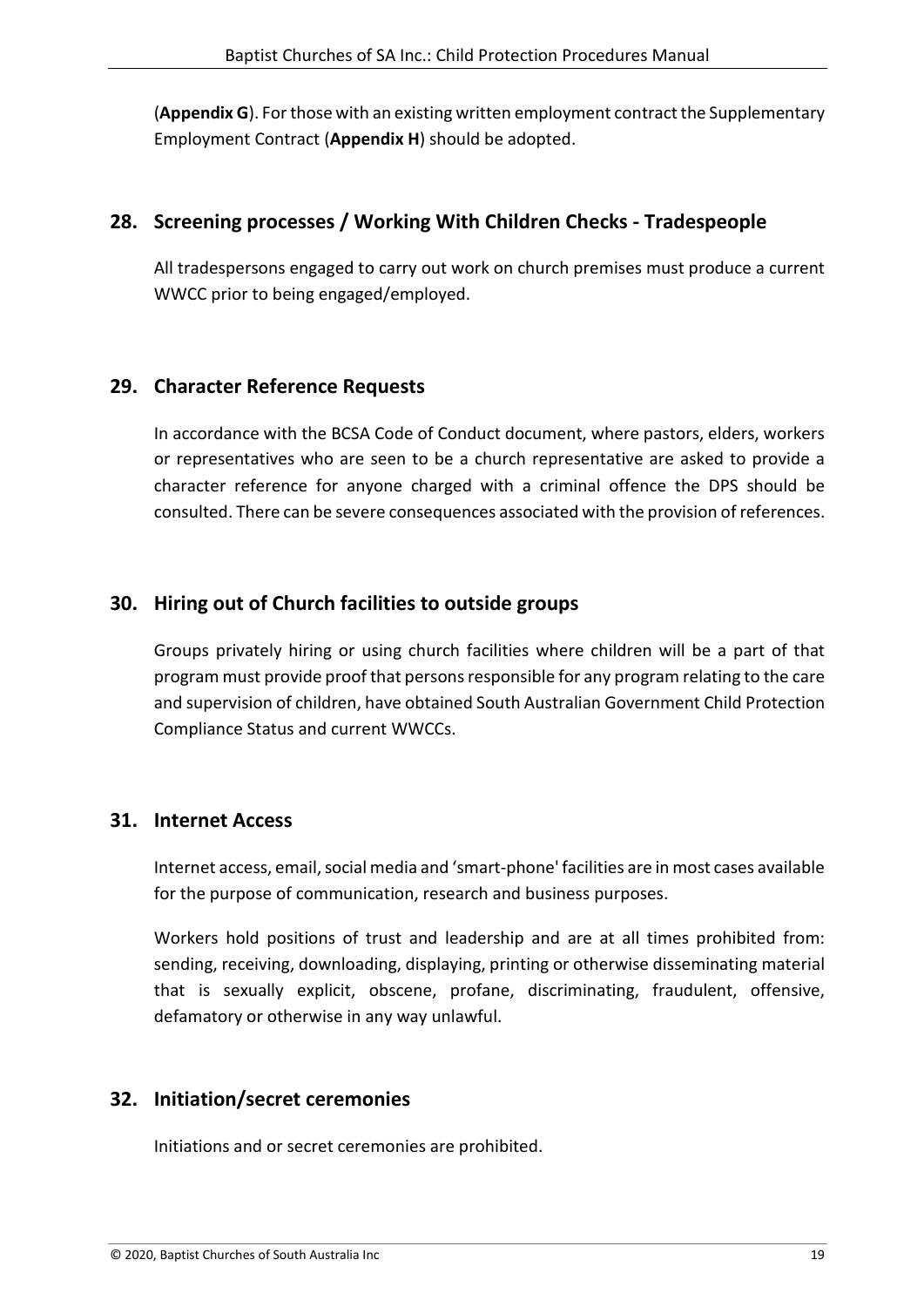## <span id="page-28-0"></span>**PART C: Miscellaneous**

#### <span id="page-28-1"></span>**33. Privacy**

All information concerning children must be kept confidential and only disclosed to authorized persons. Procedures for storage of information concerning children associated with the church should be arranged with the Privacy Officer of the Member Church. Refer to the BCSA Privacy Policy as amended from time to time.

#### <span id="page-28-2"></span>**34. Communication**

The member church Child Protection Contact Officer (CPCO) will annually:

- Communicate the availability of these policies to attendees of the member church
- Encourage and facilitate feedback on all member church ministries/activities relating to children (ref paragraph 8.3)

## <span id="page-28-3"></span>**35. Workers' awareness**

Workers should be aware:

- 35.1 Section 166 (4) of the CYPSA protects workers against civil and criminal liability for having reported suspected risk of harm to C.A.R.L. under s30 & 31 of the CYPSA. S163 (1) of the CYPSA provides that the identity of a notifier to C.A.R.L. is not to be disclosed, but by the Ministry Covenant this does not prevent some officers of the church being told of it.
- 35.2 By s165 of the CYPSA it is an offence to cause detriment to a person who makes a report to C.A.R.L.
- 35.3 Apart from a report to C.A.R.L. a worker who informs another of suspected risk of harm which cannot ultimately be proved can be liable for civil damages in defamation. Extreme care needs to be taken in making such an allegation to anyone other than C.A.R.L. and the senior pastor of the employer church. A worker acting as a worker for the church in making such an allegation is probably covered by church insurance against any damages which may be awarded for defamation.
- 35.4 If workers become liable in law to pay damages to any person who has suffered loss from any breach by them of them of their duties, they are likely to be covered for such damages by church insurance.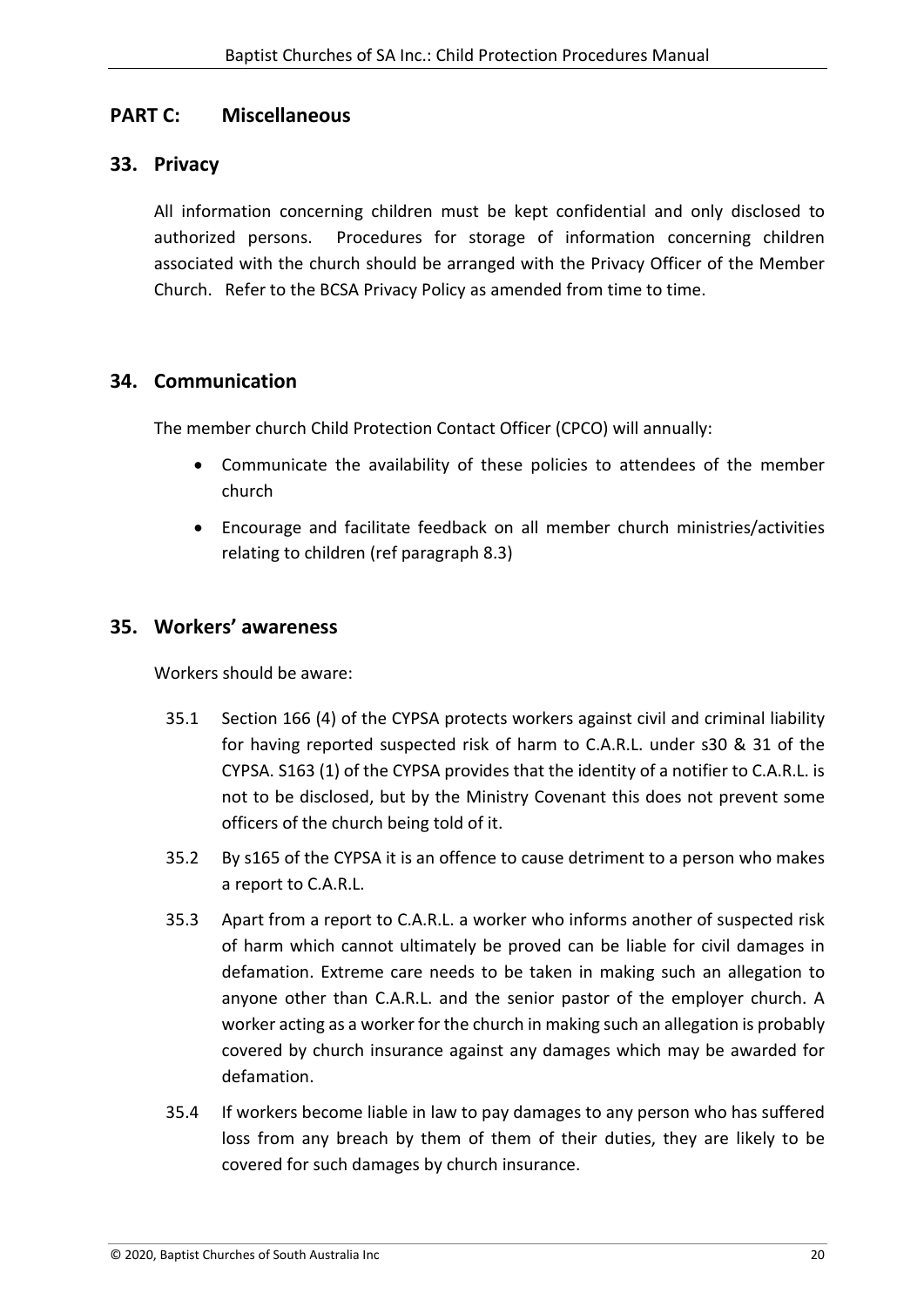35.5 Other than for damages in defamation the Volunteers Protection Act 2001 relieves a voluntary worker acting for the church from civil liability for any breach of duty provided they have acted in good faith and without recklessness.

(The above is only a brief outline. If you wish to know more on these topics, you should seek further advice on them.)

## <span id="page-29-0"></span>**36. Media Management**

As a part of the BCSA commitment to open, accountable and professional responses, the persons authorised to make media comment concerning matters pertaining to alleged breaches of the Child Protection Policy are limited to:

- Senior pastors (who are to seek advice from the DOM or DPS)
- The Director of Ministries and/or President
- The Director of Professional Standards or delegate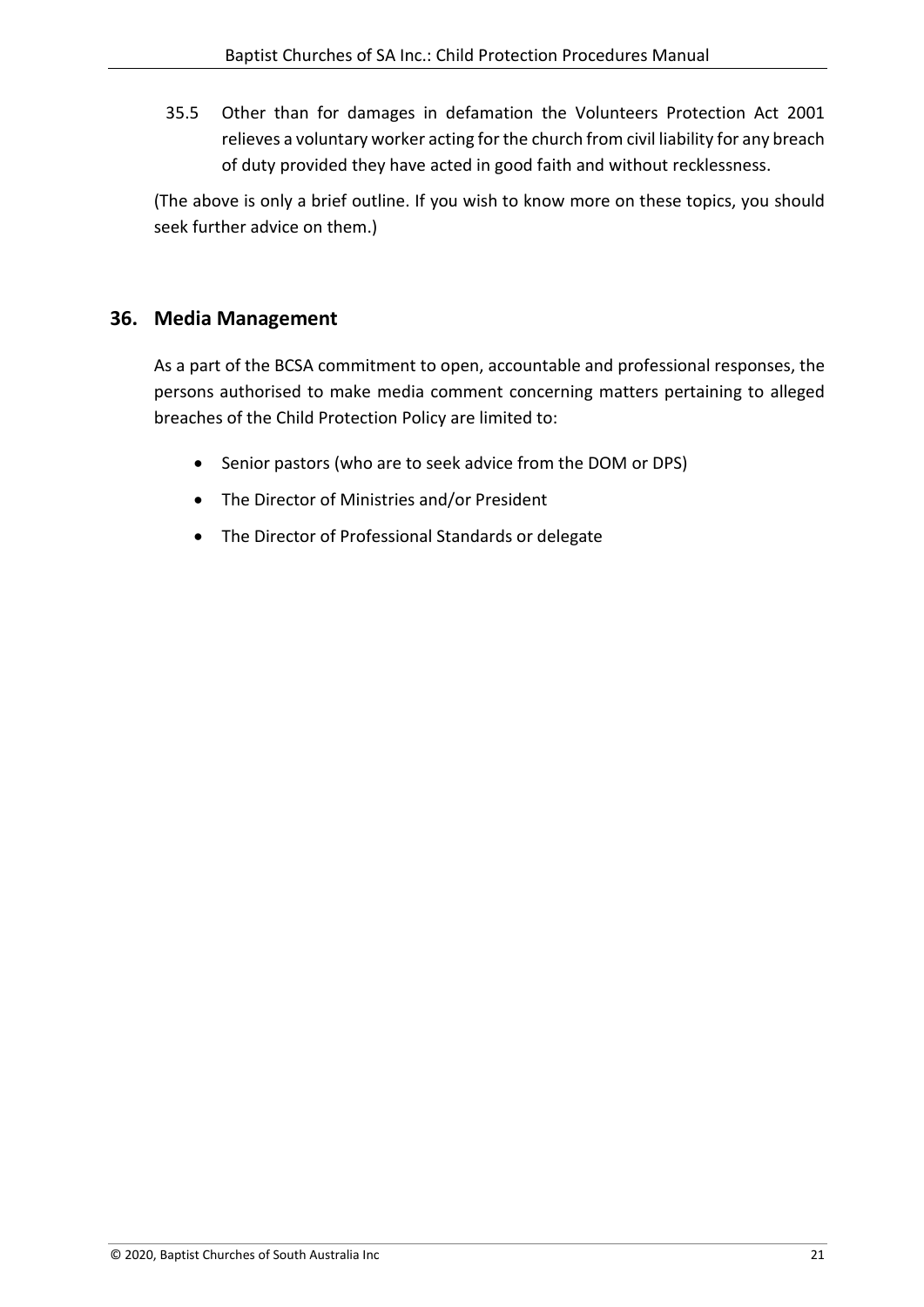## <span id="page-30-0"></span>**APPENDIX A**

## **SOUTH AUSTRALIAN LEGISLATION**

The main statutory provisions which create and describe the obligation to report a reasonable suspicion that a Child is, or may be, at risk are set out below and taken from the Children and Young People (Safety) Act 2017.

#### **16—Interpretation**

(1) In this Act, unless the contrary intention appears — *child or young person* means a person who is under 18 years of age;

#### **17—Meaning of** *harm*

(1) For the purposes of this Act, a reference to *harm* will be taken to be a reference to physical harm or psychological harm (whether caused by an act or omission) and, without limiting the generality of this subsection, includes such harm caused by sexual, physical, mental or emotional abuse or neglect. (2) In this section— *psychological harm* does not include emotional reactions such as distress, grief, fear or anger that are a response to the ordinary vicissitudes of life.

#### **18—Meaning of** *at risk*

(1) For the purposes of this Act, a child or young person will be taken to be *at risk* if—

(a) the child or young person has suffered harm (being harm of a kind against which a child or young person is ordinarily protected); or

(b) there is a likelihood that the child or young person will suffer harm (being harm of a kind against which a child or young person is ordinarily protected); or

(c) there is a likelihood that the child or young person will be removed from the State (whether by their parent or guardian or by some other person) for the purpose of—

(i) being subjected to a medical or other procedure that would be unlawful if performed in this State (including, to avoid doubt, female genital mutilation); or

(ii) taking part in a marriage ceremony (however described) that would be a void marriage, or would otherwise be an invalid marriage, under the *Marriage Act 1972* of the Commonwealth; or

(iii) enabling the child or young person to take part in an activity, or an action to be taken in respect of the child or young person, that would, if it occurred in this State, constitute an offence against the *Criminal Law Consolidation Act 1935* or the *Criminal Code* of the Commonwealth; or

(d) the parents or guardians of the child or young person—

(i) are unable or unwilling to care for the child or young person; or

(ii) have abandoned the child or young person, or cannot, after reasonable inquiry, be found; or (iii) are dead; or

(e) the child or young person is of compulsory school age but has been persistently absent from school without satisfactory explanation of the absence; or

(f) the child or young person is of no fixed address; or

(g) any other circumstances of a kind prescribed by the regulations exist in relation to the child or young person.

(2) It is immaterial for the purposes of this Act that any conduct referred to in subsection (1) took place wholly or partly outside this State.

(3) In assessing whether there is a likelihood that a child or young person will suffer harm, regard must be had to not only the current circumstances of their care but also the history of their care and the likely cumulative effect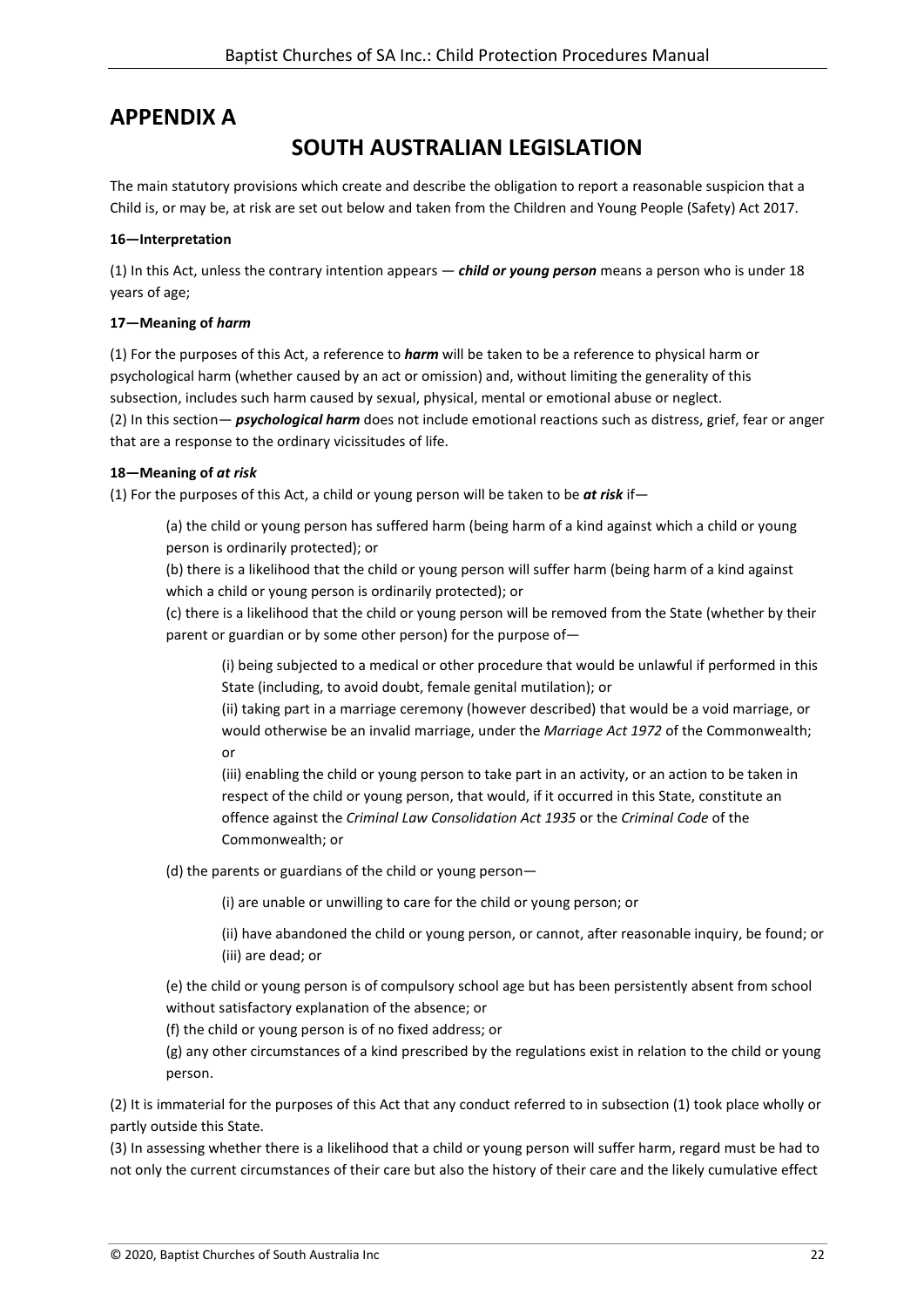on the child or young person of that history. (4) In this section— *female genital mutilation* means—

(a) clitoridectomy; or

(b) excision of any other part of the female genital organs; or

(c) a procedure to narrow or close the vaginal opening; or

(d) any other mutilation of the female genital organs, but does not include a sexual reassignment procedure or a medical procedure that has a genuine therapeutic purpose; *sexual reassignment procedure* means a surgical procedure to give a female, or a person whose sex is ambivalent, genital characteristics, or ostensible genital characteristics, of a male.

(5) A medical procedure has a genuine therapeutic purpose only if directed at curing or alleviating a physiological disability or physical abnormality.

#### **Part 1—Reporting of suspicion that child or young person may be at risk 30—Application of Part**

(3) This Part applies to the following persons:

(a) prescribed health practitioners;

(b) police officers;

(c) community corrections officers under the *Correctional Services Act 1982*;

(d) social leaders;

(e) ministers of religion;

(f) employees of, or volunteers in, an organisation formed for religious or spiritual purposes;

(g) teachers employed as such in a school (within the meaning of the *Education and Early Childhood Services (Registration and Standards) Act 2011*) or a pre-school or kindergarten;

(h) employees of, or volunteers in, an organisation that provides health, welfare, education, sporting or recreational, child care or residential services wholly or partly for children and young people, being a person who—

(i) provides such services directly to children and young people; or

(ii) (ii) holds a management position in the organisation the duties of which include direct responsibility for, or direct supervision of, the provision of those services to children and young people;

(i) any other person of a class prescribed by the regulations for the purposes of this subsection.

#### **31—Reporting of suspicion that child or young person may be at risk**

(1) A person to whom this Part applies must, if  $-$ 

(a)the person suspects on reasonable grounds that a child or young person is, or may be, at risk; and

(b) that suspicion was formed in the course of the person's employment, report that suspicion, in accordance with subsection (4), as soon as is reasonably practicable after forming the suspicion. Maximum penalty: \$10 000.

(2) However, a person need not report a suspicion under subsection  $(1)$ -

(a) if the person believes on reasonable grounds that another person has reported the matter in accordance with that subsection; or

(b) if the person's suspicion was due solely to having been informed of the circumstances that gave rise to the suspicion by a police officer or child protection officer acting in the course of their official duties;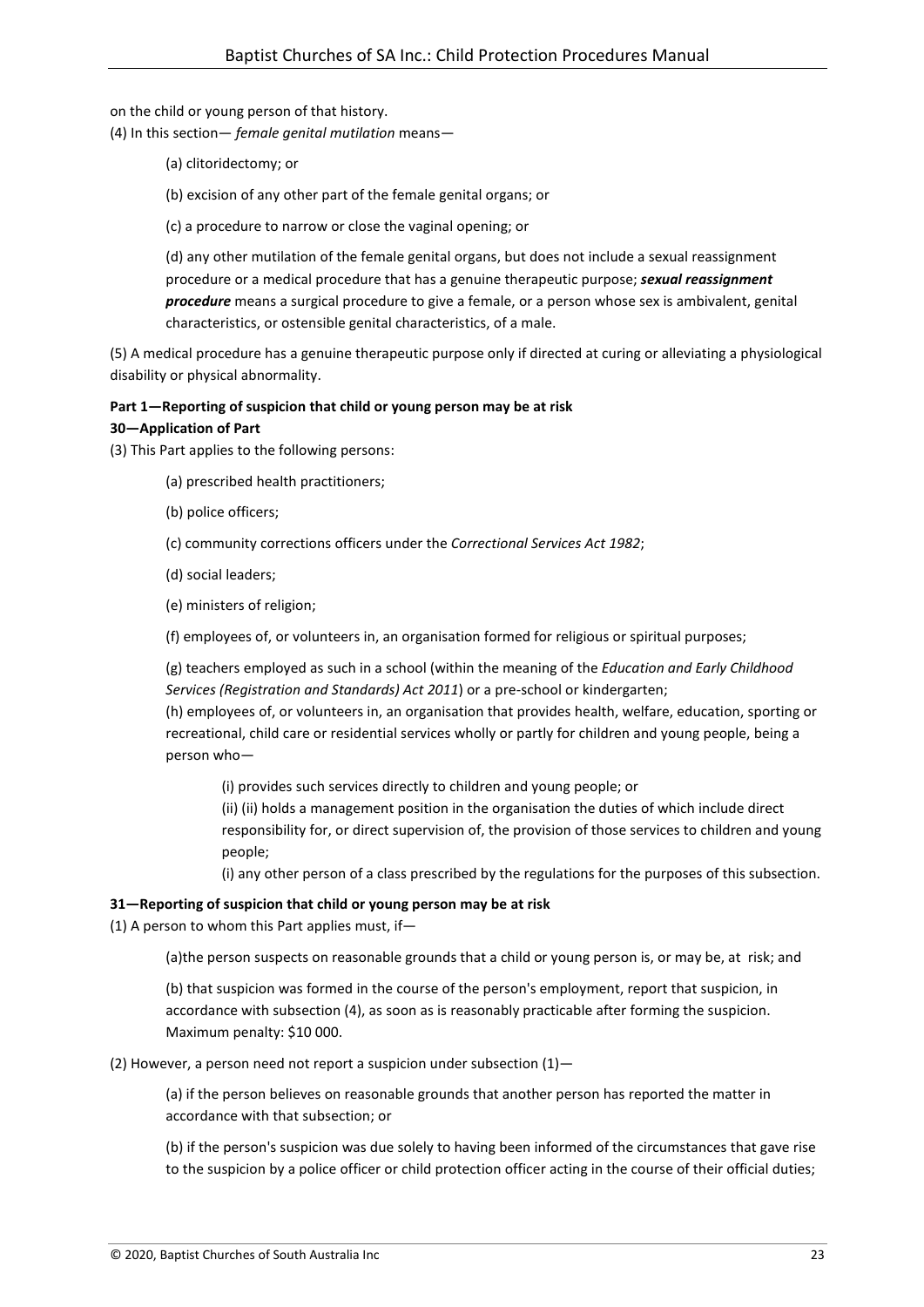or

(c) in any other circumstances prescribed by the regulations for the purposes of this subsection.

(3) A person to whom this Part applies may (but need not), if—

(a) the person suspects on reasonable grounds that the physical or psychological development of an

unborn child is at risk (whether due to an act or omission of the mother or otherwise); and

(b) that suspicion was formed in the course of the person's employment,

(c) report that suspicion in accordance with subsection (4).

(4) A person reports a suspicion under this section by doing 1 or more of the following:

(a) making a telephone notification to a telephone number determined by the Minister for the purposes of this subsection;

**Note—**

This telephone line is currently known as the *Child Abuse Report Line* or *CARL*.

(b) making an electronic notification on an electronic reporting system determined by the Minister for the purposes of this subsection;

(c) by reporting their suspicion to a person of a class, or occupying a position of a class, specified by the Minister by notice in the Gazette;

(d) reporting their suspicion in any other manner set out in the regulations for the purposes of this paragraph,

and, in each case, providing—

 $(e)$  —

(i) in the case of an unborn child—the name and address (if known) of the mother of the unborn child; or

(ii) in any other case—the name and address (if known) of the child or young person; and (f) information setting out the grounds for the person's suspicion; and

(g) such other information as the person may wish to provide in relation to their suspicion.

#### **163—Protection of identity of persons who report to or notify Department**

(1) A person who, in the course of the administration, operation or enforcement of this Act, receives a report or notification that a child or young person may be at risk, or who otherwise becomes aware of the identity of a person who has made such a report or notification, must not disclose the identity of the person who made the report or notification to any other person unless the disclosure—

(a) is made with the consent of the person who gave the notification; or

(b) is made by way of evidence adduced in accordance with subsections (2) and (3); or

(c) is otherwise authorised by the regulations.

Maximum penalty: \$10 000

Source: National Council on Crime and Delinquency (NCCD) Mandatory Reporting Guide, South Australia **24 HOUR CHILD ABUSE REPORT LINE (CARL) 13 14 78**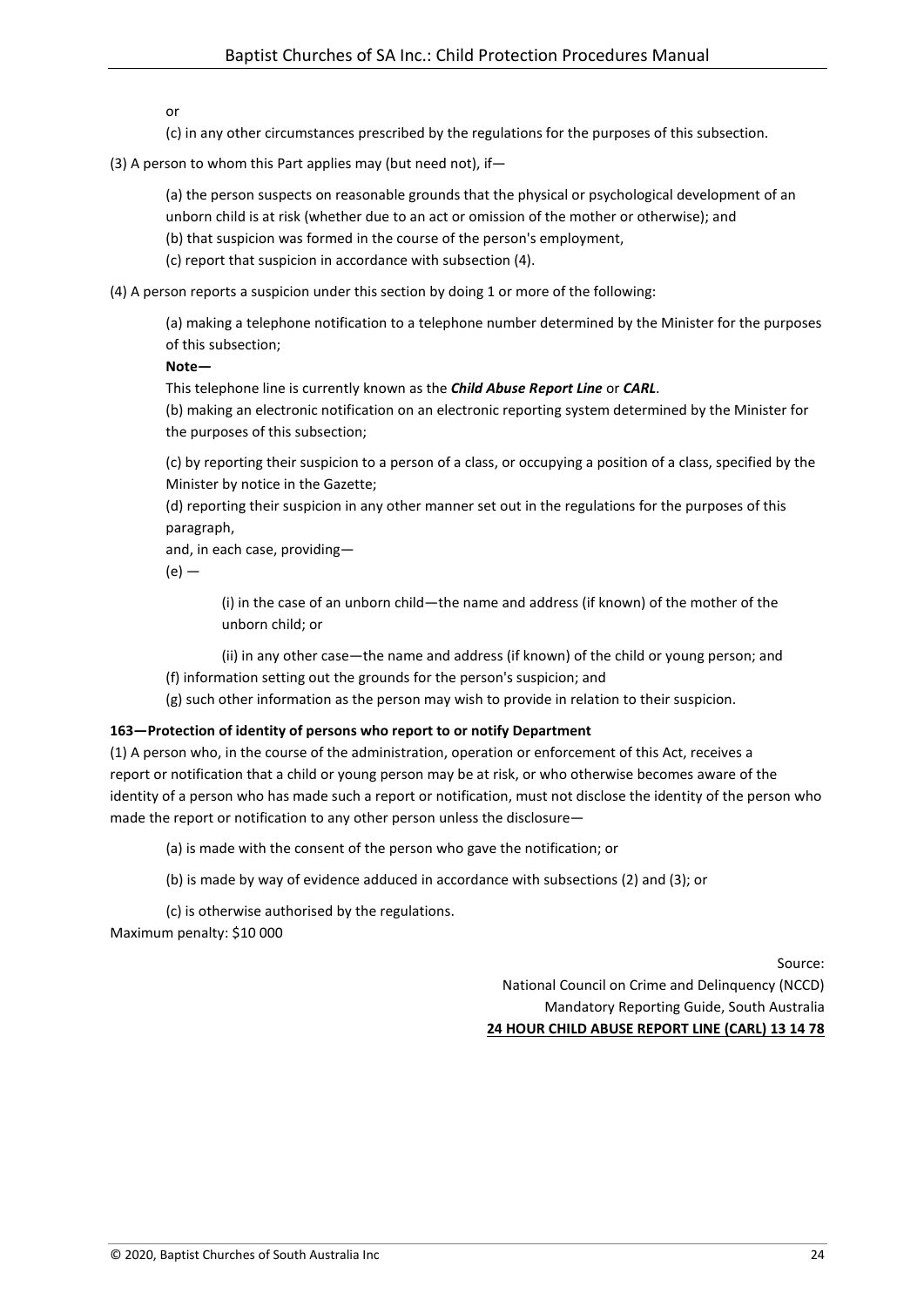## <span id="page-33-0"></span>**APPENDIX B**

## "CONFIDENTIAL"

## **Baptist Churches of South Australia**

## RISK OF HARM PRELIMINARY REPORT FORM (EXAMPLE)

| Has the Child Abuse Report Line (CARL) been notified? YES / NO (circle)                                                                                                                                                                                       |  |
|---------------------------------------------------------------------------------------------------------------------------------------------------------------------------------------------------------------------------------------------------------------|--|
|                                                                                                                                                                                                                                                               |  |
|                                                                                                                                                                                                                                                               |  |
|                                                                                                                                                                                                                                                               |  |
|                                                                                                                                                                                                                                                               |  |
| Any specific allegations made by the child/young persons? (dot point)                                                                                                                                                                                         |  |
|                                                                                                                                                                                                                                                               |  |
|                                                                                                                                                                                                                                                               |  |
|                                                                                                                                                                                                                                                               |  |
|                                                                                                                                                                                                                                                               |  |
|                                                                                                                                                                                                                                                               |  |
|                                                                                                                                                                                                                                                               |  |
| Address: (if known)                                                                                                                                                                                                                                           |  |
|                                                                                                                                                                                                                                                               |  |
| Please provide brief details on the behaviour observed or how the suspicions came to light. Record all details<br>such as when, where, who, how and any other possible witnesses or persons involved or who could be affected.<br>(Attach sheet if necessary) |  |
|                                                                                                                                                                                                                                                               |  |
|                                                                                                                                                                                                                                                               |  |
|                                                                                                                                                                                                                                                               |  |
|                                                                                                                                                                                                                                                               |  |
|                                                                                                                                                                                                                                                               |  |
|                                                                                                                                                                                                                                                               |  |
|                                                                                                                                                                                                                                                               |  |
| Any further details: (attach additional sheets if necessary)                                                                                                                                                                                                  |  |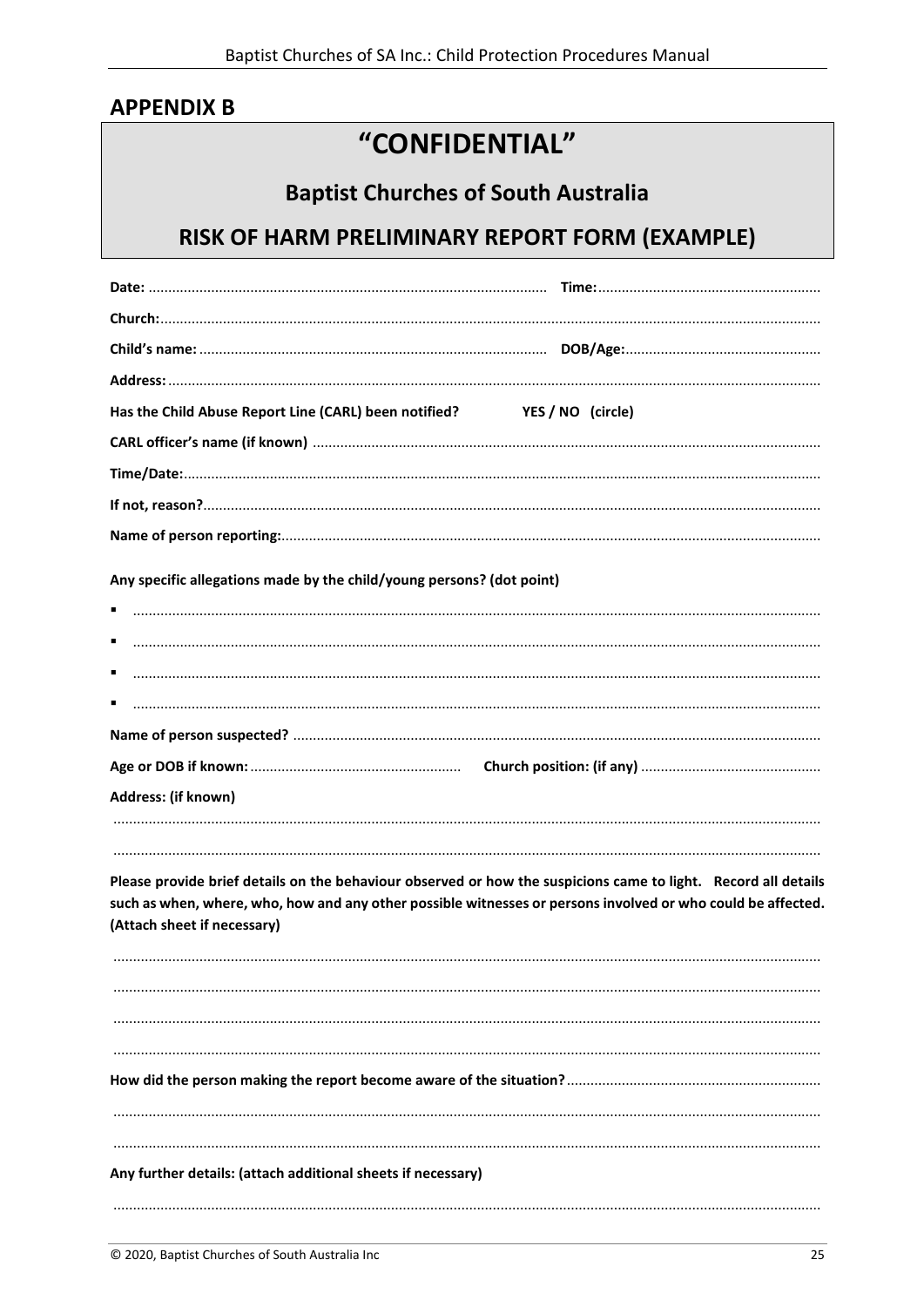## <span id="page-34-0"></span>**APPENDIX C**

## **BCSA Child Protection Training strategy**

Baptist Churches of SA requires that all "workers" as defined in this policy, undergo the established training program:

The BCSA Child Protection Training Strategy consists of a 5.5 Hour Customised UNDERSTANDING AND RESPONDING TO CHILD ABUSE AND EXPLOITATION intensive seminars.

BCSA seminars also include additional specialist Child Sex Offender Awareness modules with an emphasis on *"MAKING CHILDREN & THE CHURCH SAFE"*

Once those identified within the BCSA Child Protection Policy have undertaken the initial 5.5 hour intensive they are required at a minimum to attend and completes a 3-hour update/refresher every three years.

Baptist Churches SA engages an external organisation to deliver this training, but accepts training delivered by SA providers of Through Their Eyes (TTE) or Responding to Abuse and Neglect (RAN).

However, BCSA strongly recommends that the BCSA training strategy be undertaken based on the following advantages:

- The BCSA model has been specifically designed for BCSA and includes specialist components that standard packages do not include. Some additional components are particularly relevant to the church.
- **Training is presented via the BCSA Office of Professional Standards by highly** experienced (former) child protection investigators and prosecutors, coupled with pastoral ministry experience.
- **The BCSA model also offers ongoing "on tap" support and consultancy to individuals** and churches in relation to all matters relating to professional standards and child protection.
- All costs are met by BCSA.
- A range of additional customised seminars are offered which are designed to add to and enhance the strategy, as well as provide greater support to those who oversee or have direct involvement in child/youth related programs.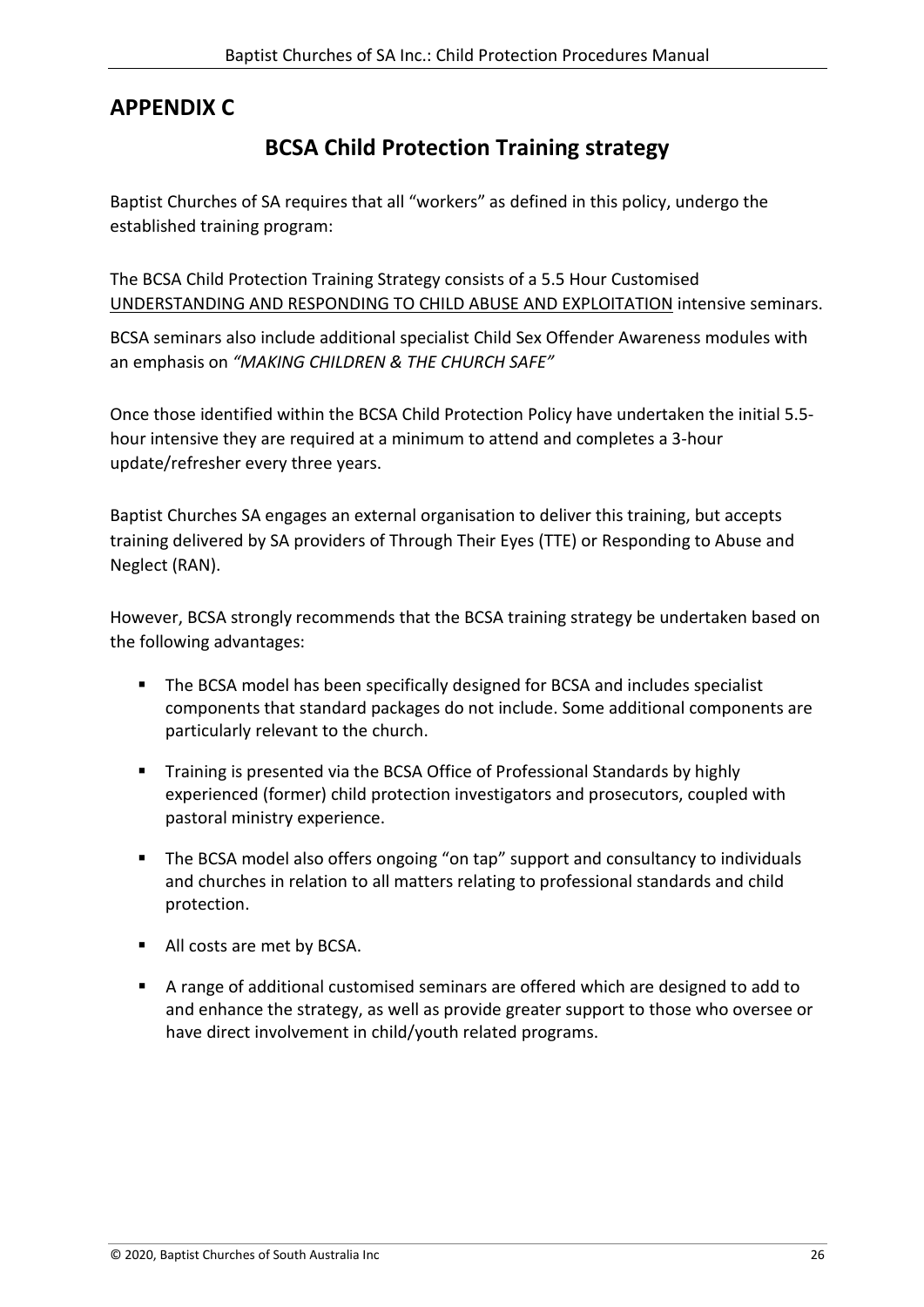## <span id="page-35-0"></span>**APPENDIX D**

## **MEDICAL & HEALTH INFORMATION - GENERAL (EXAMPLE)**

| (Surname)                                                                            | (Christian names)                                                                                                          |
|--------------------------------------------------------------------------------------|----------------------------------------------------------------------------------------------------------------------------|
|                                                                                      |                                                                                                                            |
| Next of kin for notification of any information:                                     |                                                                                                                            |
|                                                                                      |                                                                                                                            |
|                                                                                      |                                                                                                                            |
|                                                                                      |                                                                                                                            |
|                                                                                      |                                                                                                                            |
|                                                                                      |                                                                                                                            |
| you are not able to be contacted immediately?                                        | Do you give permission for medical intervention (including ambulance services) in the case of an emergency and<br>YES / NO |
| Is your child covered by a private medical benefits fund                             | YES / NO                                                                                                                   |
|                                                                                      |                                                                                                                            |
|                                                                                      |                                                                                                                            |
| and well-being for your child? e.g. Asthma, allergies, convulsive seizures, diabetic | Are there any other conditions which the (Name ) Baptist Church Inc. should be aware of regarding the health<br>YES / NO   |
|                                                                                      |                                                                                                                            |
|                                                                                      |                                                                                                                            |
| Has your child had a tetanus immunisation?                                           | YES / NO                                                                                                                   |
|                                                                                      |                                                                                                                            |
| Is your child allergic to any drug/medicine?                                         | YES / NO                                                                                                                   |
|                                                                                      |                                                                                                                            |
| Are there major food allergies which we need to know about?                          | YES/NO                                                                                                                     |
|                                                                                      |                                                                                                                            |
|                                                                                      |                                                                                                                            |
| cure und also a data the sheet and the filter femme.                                 |                                                                                                                            |

(If more space required please add to the back of this form)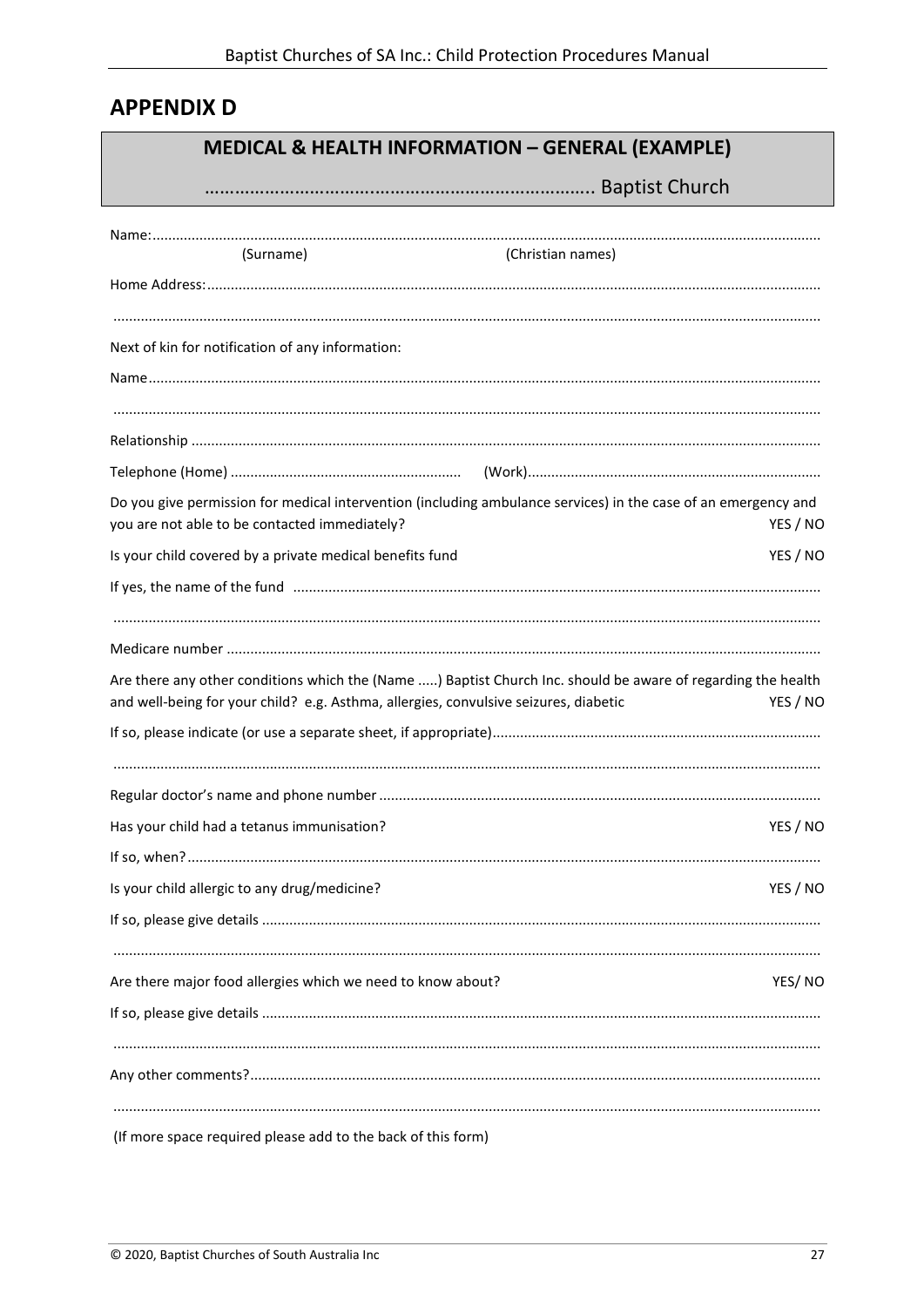## <span id="page-36-0"></span>**APPENDIX E**

Г

## **MEDICAL & HEALTH INFORMATION – SPECIAL EVENT (EXAMPLE)**

## …………………………….…………………………………….. Baptist Church

| (Surname)                                                                                                            | (Christian names) |          |
|----------------------------------------------------------------------------------------------------------------------|-------------------|----------|
| Is your child taking any regular or currently prescribed medication?                                                 |                   | YES / NO |
|                                                                                                                      |                   |          |
| Your child's leader will administer medication to your child as directed by written instructions from                |                   |          |
| you. Please clearly mark your child's name on all medication along with the dosage and<br>administration procedures. |                   |          |
| Is there anything about your child's health which means that s/he should engage in only limited                      |                   |          |
| physical activity?                                                                                                   |                   | YES / NO |
|                                                                                                                      |                   |          |
| Does your child require a special diet because of health problems?                                                   |                   | YES / NO |
|                                                                                                                      |                   |          |
| Is there any other information which may help us care for your child?                                                |                   | YES / NO |
|                                                                                                                      |                   |          |

| For emergency use only                                                                                                                                                                                                         |
|--------------------------------------------------------------------------------------------------------------------------------------------------------------------------------------------------------------------------------|
|                                                                                                                                                                                                                                |
|                                                                                                                                                                                                                                |
| Name of family doctor manufactured and an international control of the state of family doctor manufactured and                                                                                                                 |
| Address of doctor manufactured and content to the content of the content of the content of the content of the content of the content of the content of the content of the content of the content of the content of the content |
| Name and address of any other medical specialist treating your child                                                                                                                                                           |
|                                                                                                                                                                                                                                |
| Do you give permission for an ambulance to be called if deemed necessary (any costs being the parent's<br>responsibility)?<br>YES / NO                                                                                         |
|                                                                                                                                                                                                                                |
| (parent/caregiver)                                                                                                                                                                                                             |
|                                                                                                                                                                                                                                |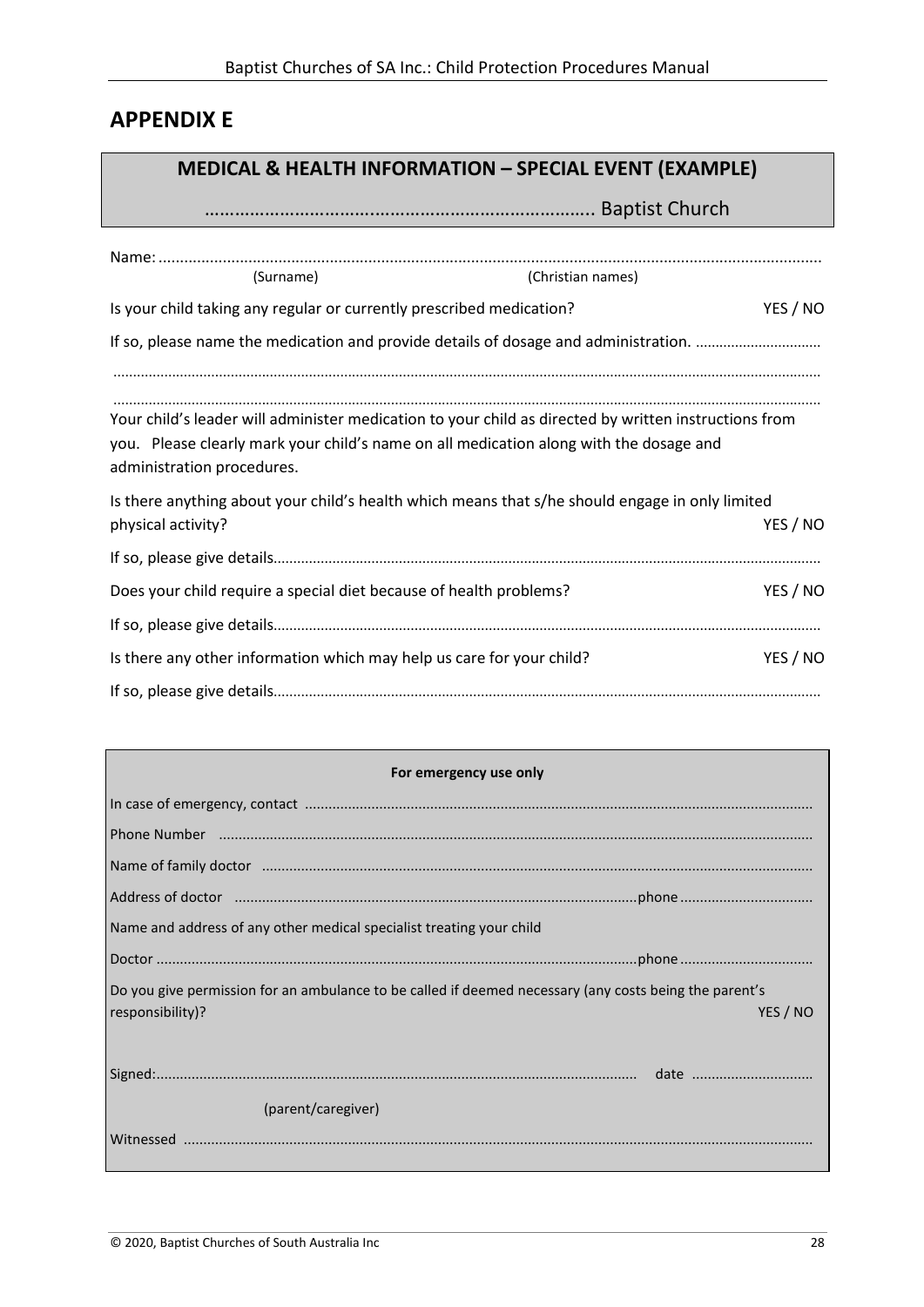## <span id="page-37-0"></span>**APPENDIX F**

#### **PERMISSION TO ATTEND EVENT/CAMP FORM (EXAMPLE)**

…………………………….…………………………………….. Baptist Church

| (date) | (date) | (date) |
|--------|--------|--------|

I have seen the attached copy of the programme for the ...........................................................(event) and acknowledge that risk of injuries is inherent in physical activities. While I am aware that staff will take all due care, I recognize that accidents may occur.

The staff and supervisors have my authority to take whatever action they think necessary to ensure the safety, wellbeing and successful conduct of the participants as a group or individually in the above mentioned activity.

If my child becomes ill or is accidentally injured, I agree that .............................. Baptist Church Inc may obtain on my behalf whatever medical treatment my child requires. I will agree to pay all such medical expenses.

I have attached information as asked concerning my child's health including any relevant details of his/her limitations for the planned activity. My child's own local doctor or medical specialist may be contacted in an emergency.

| can accept no liability for any personal injury or property loss suffered by my child during the |  |
|--------------------------------------------------------------------------------------------------|--|
|                                                                                                  |  |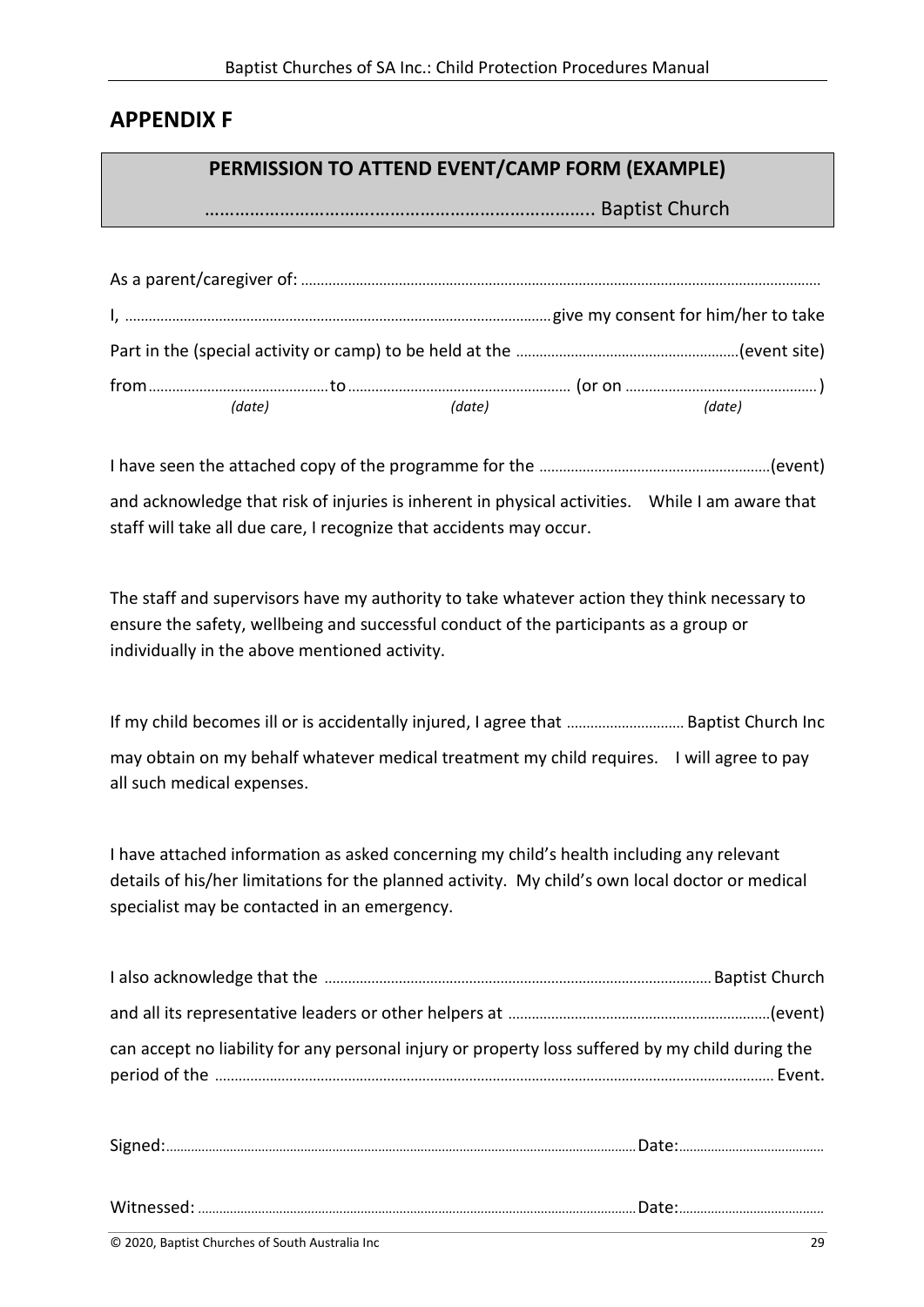## <span id="page-38-0"></span>**APPENDIX G**

#### **MINISTRY COVENANT**

[Insert Name of Church]

|                  | υı |
|------------------|----|
| (name of worker) |    |

- 1. Declare that except as is stated below I have never
	- (1) been guilty of any sexual misconduct against any person
	- (2) have never committed any criminal offence involving fraud, violence or drugs
	- (3) have never committed any offence against road traffic laws (except parking offences)
	- (4) am of good character and suitable for ministry within a Baptist Church.

(If exceptions to the above give details and if insufficient room place them in an attachment).

- 2. Acknowledge I have read and agreed to the Child Protection Policies of BCSA and the Child Protection Manual of Procedures.
- 3. Agree I will cooperate with the DPS in any investigation undertaken by the DPS in relation to a Member Church.
- 4. Agree I will attend and take part in education courses to fit me for ministry with children.
- 5. Acknowledge that by signing this covenant no legal contract is created between myself and my Employer Church or BCSA, but accept that it acts as a consent for the operation of the Child Protection Policy and the Child Protection Procedure Manual and that legal consequences may follow if I have knowingly given false answers to any of the questions  $1 - 4$  above.

| <b>Witness</b> |  |
|----------------|--|
|                |  |
|                |  |
|                |  |
|                |  |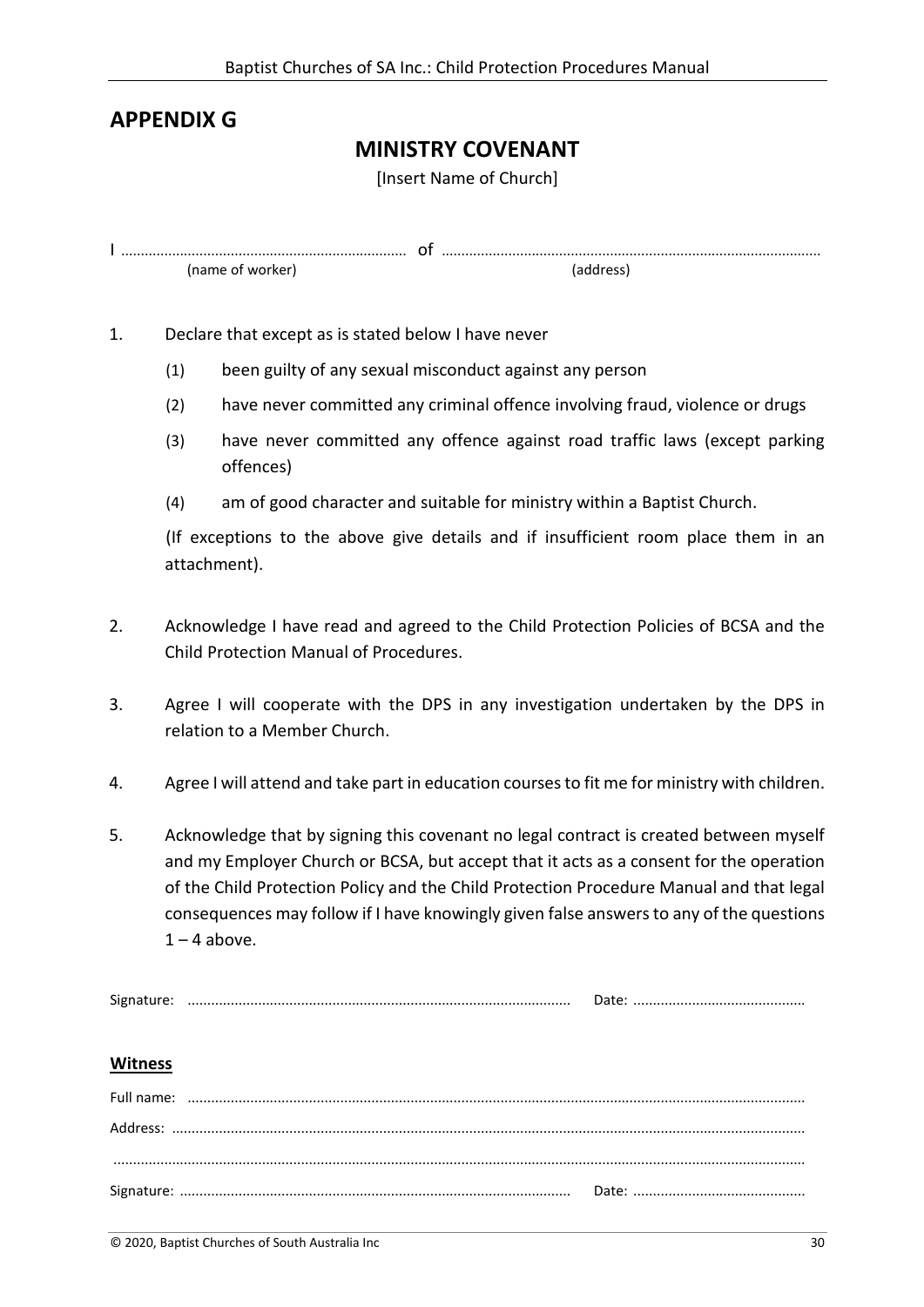## <span id="page-39-0"></span>**APPENDIX H SUPPLEMENTARY EMPLOYMENT CONTRACT**

[Insert Name of Church]

|                  | . UI |
|------------------|------|
| tname of worker) |      |

- 1. Agree that this document contains additional terms for my employment by the above church and my continued employment is conditional upon my executing it.
- 2. Declare that except as is stated below I have never
	- (1) been guilty of any sexual misconduct against any person
	- (2) have never committed any criminal offence involving violence or drugs
	- (3) have never committed any offence against road traffic laws (except parking offences)
	- (4) am of good character and suitable for ministry within a Baptist Church.

(If exceptions to the above give details and if insufficient room place them in an attachment).

- 3. Acknowledge I have read and agreed to the Child Protection Policies of BCSA and the Child Protection Manual of Procedures.
- 4. Agree that if any allegation of harm to a child is made against me the IMC is to have jurisdiction to determine whether, and on what conditions, my employment should be continued until the allegation is finally determined.
- 5. Agree I will attend and take part in education courses to fit me for ministry with children.

| <b>Witness</b> |  |
|----------------|--|
|                |  |
|                |  |
|                |  |
|                |  |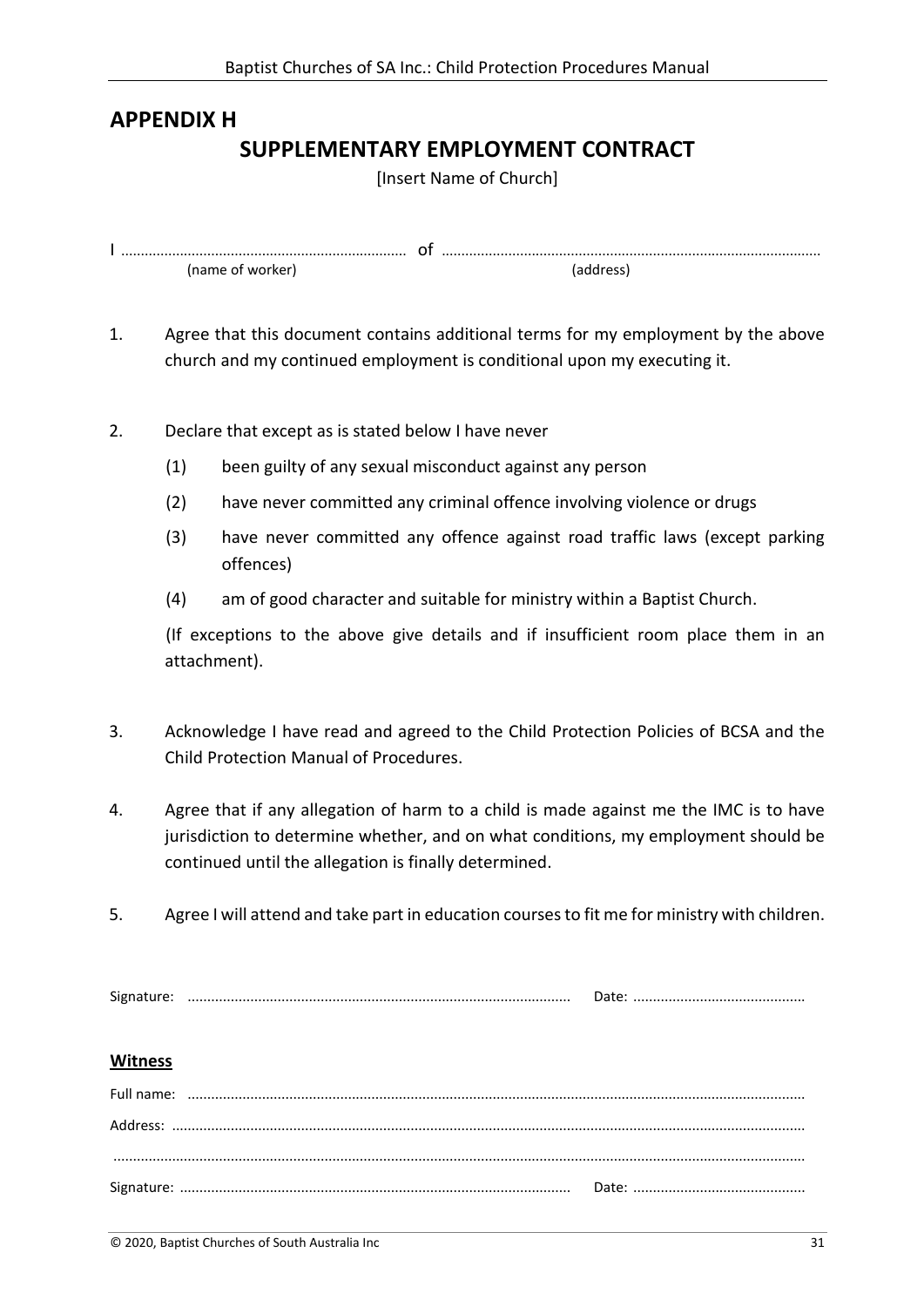## <span id="page-40-0"></span>**APPENDIX I Code of Conduct for Children and Young People**

The following is a sample template Code of Conduct for all Children and Young People who are participants in a children's or youth ministry of Baptist Churches of South Australia. Editing of this template may include rewording and additional material but not the removal of any of the principles.

#### *We all have a right to feel safe and be safe at all times. This Code of Conduct serves to protect everyone. Please speak with any ministry leader, worker, or pastor if you have any concerns about a children's/youth ministry program.*

| I WILL:                                                                                                   | Behave respectfully, courteously and ethically towards<br>$\bullet$<br>everyone who I come into contact with while I attend any<br>ministry/program.         |
|-----------------------------------------------------------------------------------------------------------|--------------------------------------------------------------------------------------------------------------------------------------------------------------|
|                                                                                                           | Listen to the leaders, workers, and pastors when I attend a<br>church ministry/program.                                                                      |
|                                                                                                           | Give feedback to my leader about ministries/programs that<br>I attend when I am asked to and any other time that I might<br>like to.                         |
| <b>I WILL NOT:</b>                                                                                        | Break this code of conduct or encourage other participants<br>$\bullet$<br>to.                                                                               |
|                                                                                                           | Engage in any form of bullying towards any other<br>participant in any ministry/program.                                                                     |
|                                                                                                           | Behave in a manner that is rude or violent towards any<br>other participant or leader/worker/pastor.                                                         |
|                                                                                                           | Use language that is offensive by the standards of the<br>$\bullet$<br>leaders/workers/pastors at any church ministry/program.                               |
| IF I THINK THIS CODE OF<br><b>CONDUCT HAS BEEN</b><br><b>BREACHED BY ANOTHER</b><br><b>PERSON I WILL:</b> | Speak to a leader/worker/pastor or my parents/caregivers<br>and expect that any concerns I raise will be listened to and<br>responded to appropriately.      |
| <b>IF I UNINTENTIONALLY OR</b><br><b>INTENTIONALLY BREACH</b><br>THIS CODE OF CONDUCT I                   | Accept responsibility for my own actions, seek to apologise<br>and change my behaviour if I am allowed to continue to<br>attend any church ministry/program. |
| WILL:                                                                                                     | Agree to follow the direction and abide by any decision of<br>the leadership of the church.                                                                  |

#### *This Code of Conduct applies to all children who attend.*

*The alternative below can be used for very young children and printed on a poster or written somewhere for the children to see/be directed to if needed but does not replace the above.*

#### **I WILL:**

- Play SAFELY, be GENTLE and KIND to everyone
- LISTEN to the leaders
- ASK a leader if I need help
- TELL a leader if I am unhappy so they can help me
- Say SORRY if I make a mistake and try again